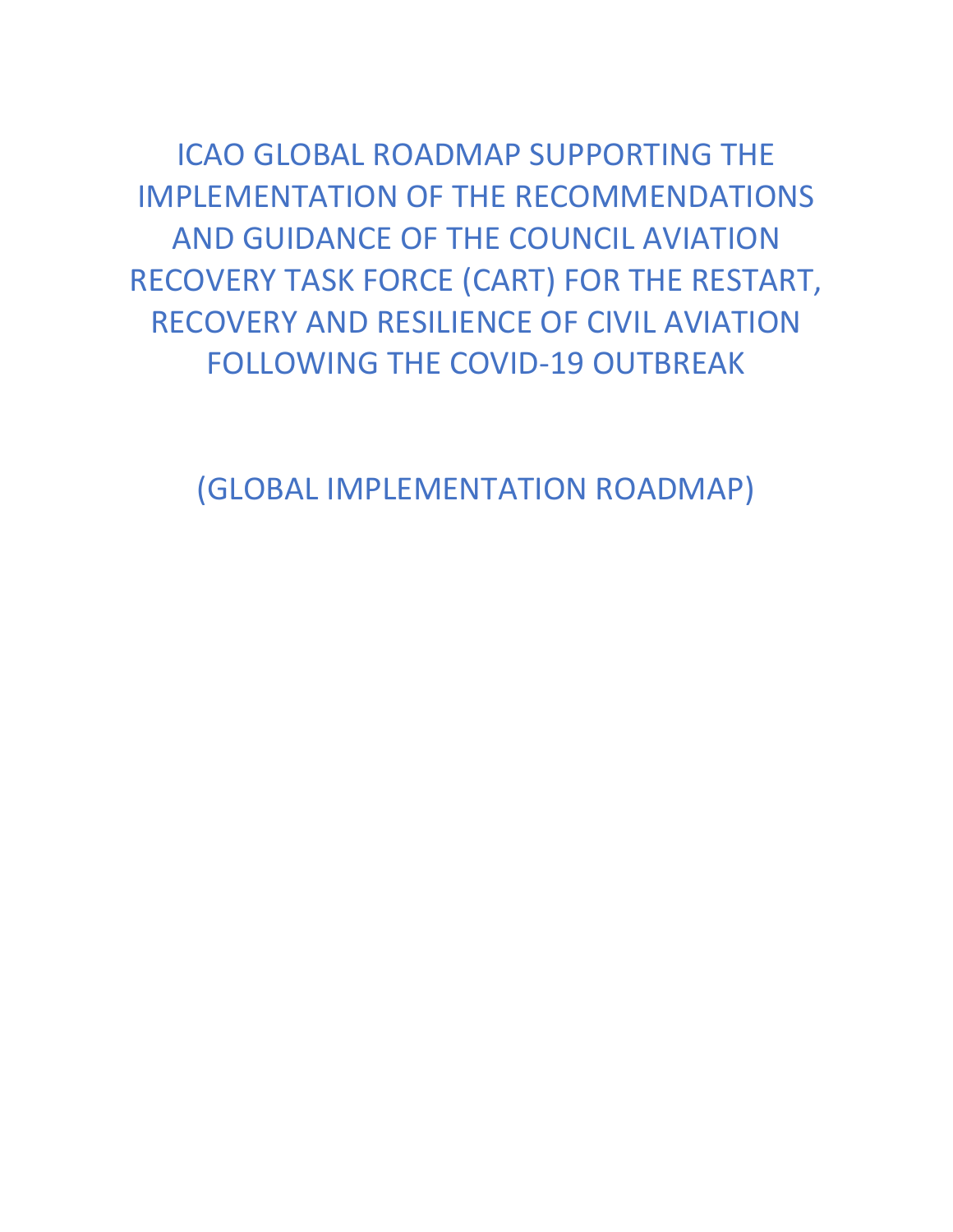| 3.1                                                                                             |                                                                            |  |  |
|-------------------------------------------------------------------------------------------------|----------------------------------------------------------------------------|--|--|
| 3.2                                                                                             |                                                                            |  |  |
| 3.3                                                                                             |                                                                            |  |  |
| 3.4                                                                                             |                                                                            |  |  |
| 3.5                                                                                             |                                                                            |  |  |
| 3.6                                                                                             |                                                                            |  |  |
| 3.7                                                                                             |                                                                            |  |  |
| 3.8                                                                                             |                                                                            |  |  |
| 3.9                                                                                             |                                                                            |  |  |
| 3.10                                                                                            |                                                                            |  |  |
| 3.11                                                                                            |                                                                            |  |  |
| 3.12                                                                                            |                                                                            |  |  |
|                                                                                                 |                                                                            |  |  |
| 4.1                                                                                             |                                                                            |  |  |
| 4.2                                                                                             | Coordination with Member States, Regional Organizations and Commissions 14 |  |  |
| 4.3                                                                                             |                                                                            |  |  |
| 4.4                                                                                             |                                                                            |  |  |
|                                                                                                 |                                                                            |  |  |
| 5.1                                                                                             |                                                                            |  |  |
| 5.2                                                                                             |                                                                            |  |  |
|                                                                                                 |                                                                            |  |  |
| 6.1                                                                                             |                                                                            |  |  |
| 6.2                                                                                             |                                                                            |  |  |
| Identification and Processing of Proposed Amendments to the "Take-off" Guidance Document<br>6.3 |                                                                            |  |  |
|                                                                                                 |                                                                            |  |  |
|                                                                                                 |                                                                            |  |  |
| Mapping of CART Recommendations with the content of the Global Implementation Roadmap (GIR)20   |                                                                            |  |  |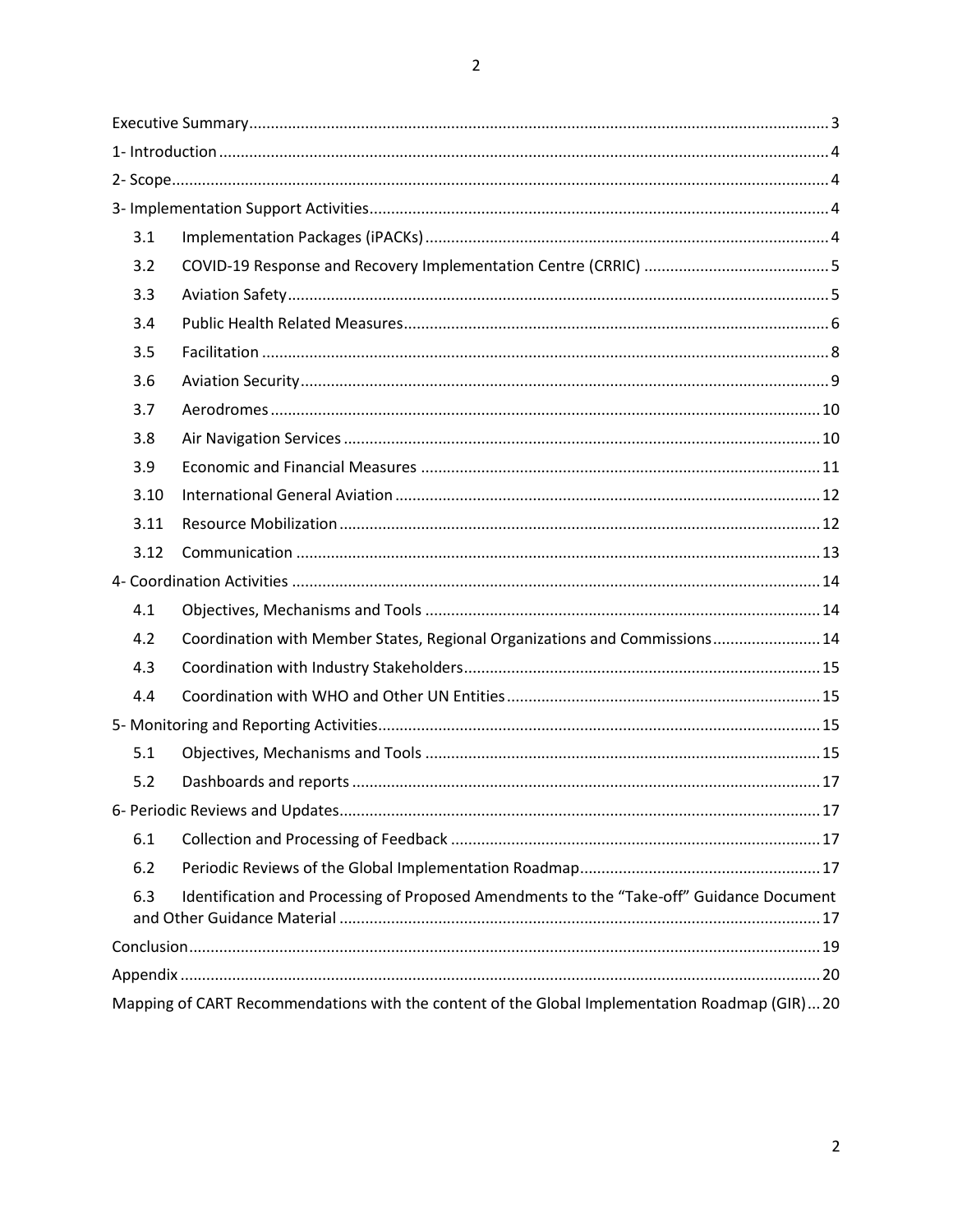# <span id="page-2-0"></span>Executive Summary

The mission of the present *Global Implementation Roadmap* (GIR) document is to contribute to the restart and recovery of the civil aviation system by establishing an enabling framework for ICAO to effectively implement the recommendations and guidance outlined in the Council Aviation Recovery Task Force (CART) Report and the associated "Take-off" guidance document. A series of ICAO's priority activities and initiatives contained in the GIR aim to support, coordinate and monitor the implementation of CART recommendations and guidance by States and industry. The GIR allows for appropriate flexibility in the implementation efforts in light of national and regional specificities and needs; and therefore positions itself in support and complement of actions made by States, industry and other stakeholders, where necessary and in respect of their responsibilities. Through the GIR, global and regional initiatives will be aligned and updated with associated timelines in the online interactive version of this roadmap, which will be accessible through the COVID-19 Response and Recovery Implementation Centre (CRRIC).

The GIR identifies outcome-driven activities and initiatives undertaken by ICAO, ranging from implementation support and coordination to monitoring and reporting:

- a) **Implementation support activities** focus on providing guidance, training tools and expert assistance to States in line with the CART recommendations on areas of aviation safety, aviation public health, facilitation, aviation security and economic and financial measures, as well as pertinent aspects of aerodromes, air navigation services, international general aviation. They also include activities related to resource mobilization and communication. As a cornerstone of these activities, ICAO is developing and deploying Implementation Packages (iPACKs) tailored to the' evolving needs of States and the industry. In addition, Regional Offices continue to provide assistance to States by adopting and implementing regional initiatives while ensuring alignment with the GIR.
- b) **Coordination activities** aim to enhance cooperation and synergies between ICAO, States, regional organizations and commissions, industry stakeholders and the World Health Organization (WHO) and other United Nations (UN) entities to avoid duplication of efforts in implementing the CART recommendations and guidance. Specific coordination mechanisms enable the effective and timely exchange of information and experience, including best practices, challenges and lessons learnt, among all the stakeholders. The Collaborative Arrangement for the Prevention and Management of Public Health Events in Civil Aviation (CAPSCA) programme will continue to be an essential forum for multi-sectoral collaboration on public health-related measures.
- c) **Monitoring and reporting activities** are facilitated through multi-functional interactive tools available in the CRRIC, including a gap analysis tool, a database of risk mitigation measures as well as an information-sharing tool. Various dashboards and reports are also available to monitor the global implementation status and to assess the ongoing impact of COVID-19 on air transport.

In line with the CART report and associated "Take-off" guidance document, the GIR is also intended to be a "living" document; and as such shall be periodically reviewed and adjusted to appropriately address the changing and new situation of the COVID-19 pandemic. Data, insights and feedback collected through the ICAO tools and mechanisms will enable accurate and continuous assessment of the evolving needs of States and the industry, which will consequentially be addressed in a timely and cost-effective manner.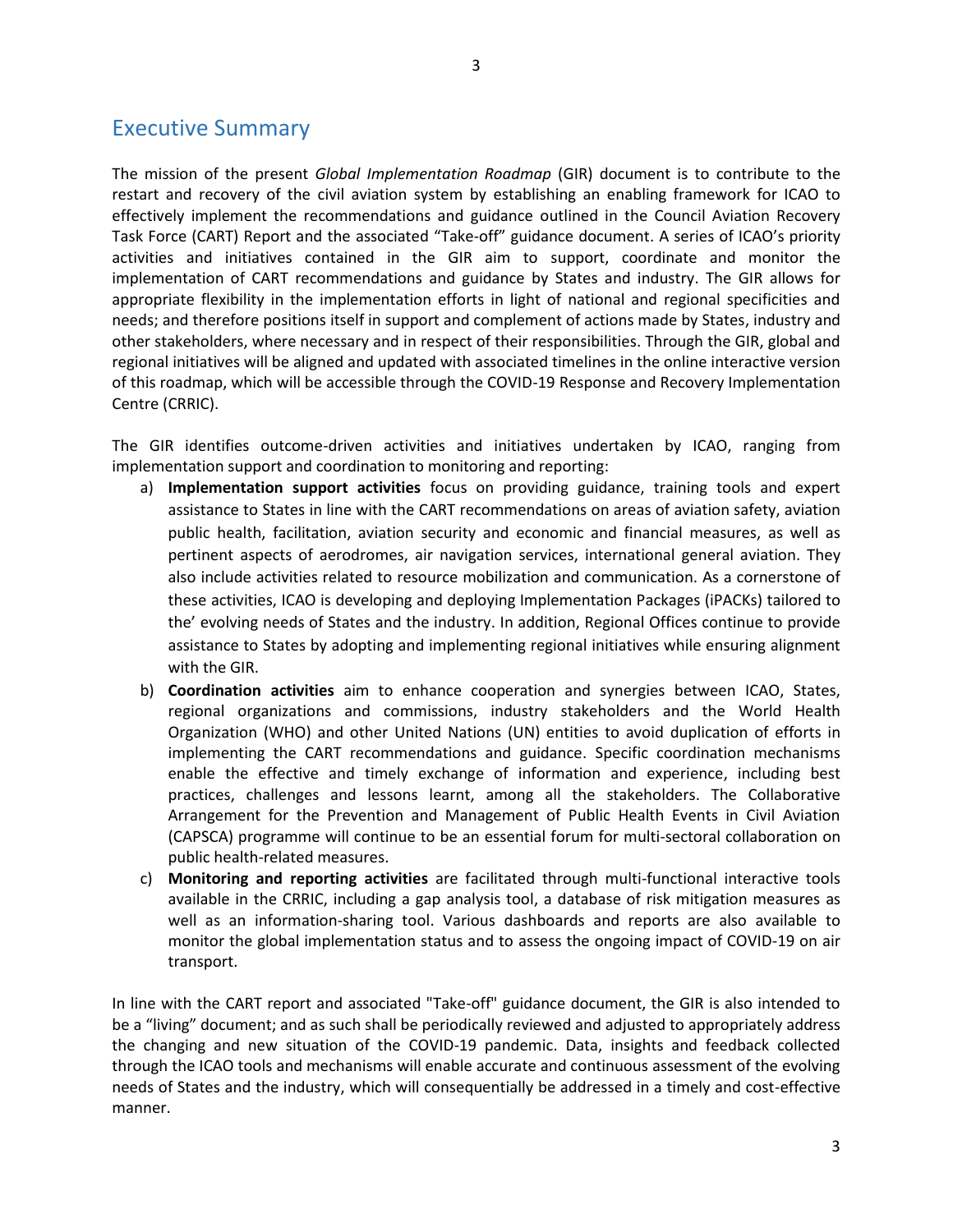# <span id="page-3-0"></span>1- Introduction

At its 220th Session, the ICAO Council approved the [Report](https://www.icao.int/covid/cart/Pages/default.aspx) of the Council Aviation Recovery Task Force (CART) and the associated document entitled *Take-off: Guidance for Air Travel through the COVID-19 Public Health Crisis* (hereinafter referred to as the "Take-off" guidance document). The CART Report contains ten (10) key principles and eleven (11) recommendations for a harmonised international approach to aviation restart and recovery efforts. The "Take-off" guidance document includes measures to reduce public health risk to air passengers and aviation workers while strengthening confidence among the travelling public, global supply chain stakeholders and governments.

# <span id="page-3-1"></span>2- Scope

The Global Implementation Roadmap (GIR) presents ICAO's activities, mechanisms and tools to support, coordinate and monitor the implementation of the CART recommendations and guidance. The GIR addresses all areas covered in the CART Report by following the key principles and the guiding considerations outlined in the "Take-off" guidance document, in particular the principle of 'working as one aviation team'. In line with the GIR, global and regional initiatives will be documented, updated and adjusted, as appropriate, as the situation and needs evolve. These global and regional initiatives, along with the associated timelines, will be compiled in the online interactive roadmap (hereinafter referred to as the Online Roadmap) which will be accessible through the COVID-19 Response and Recovery Implementation Centre (CRRIC, paragraph 3.2 refers). The Online Roadmap will enhance transparency, allow flexibility in regional implementation, and facilitate partnerships with all stakeholders.

Since the outbreak of the COVID-19, and as part of the articulating role of ICAO, all Regional Offices have been actively involved in various activities to support States and the aviation industry at regional and national levels, in collaboration with relevant international and regional organizations, including RSOOs, and in liaison with Headquarters. In line with the regional activities and the GIR, each Regional Office will document the linkage between its initiatives and the GIR content, and document those initiatives and associated timelines on the Online Roadmap.

# <span id="page-3-2"></span>3- Implementation Support Activities

To support the implementation of the CART recommendations and guidance, ICAO will make use of all available resources, including through the Collaborative Arrangement for the Prevention and Management of Public Health Events in Civil Aviation (CAPSCA), enhanced cooperation with the industry, Regional Safety Oversight Organizations (RSOOs) and ICAO regional groups. In several cases, existing regional ICAO technical cooperation projects, especially Cooperative Development of Operational Safety and Continuing Airworthiness Programmes (COSCAPs), will contribute to the implementation support activities.

#### <span id="page-3-3"></span>3.1 Implementation Packages (iPACKs)

As an essential part of the implementation support activities, Implementation Packages (iPACKs) continue to be developed in full alignment with the CART recommendations and guidance. The iPACK is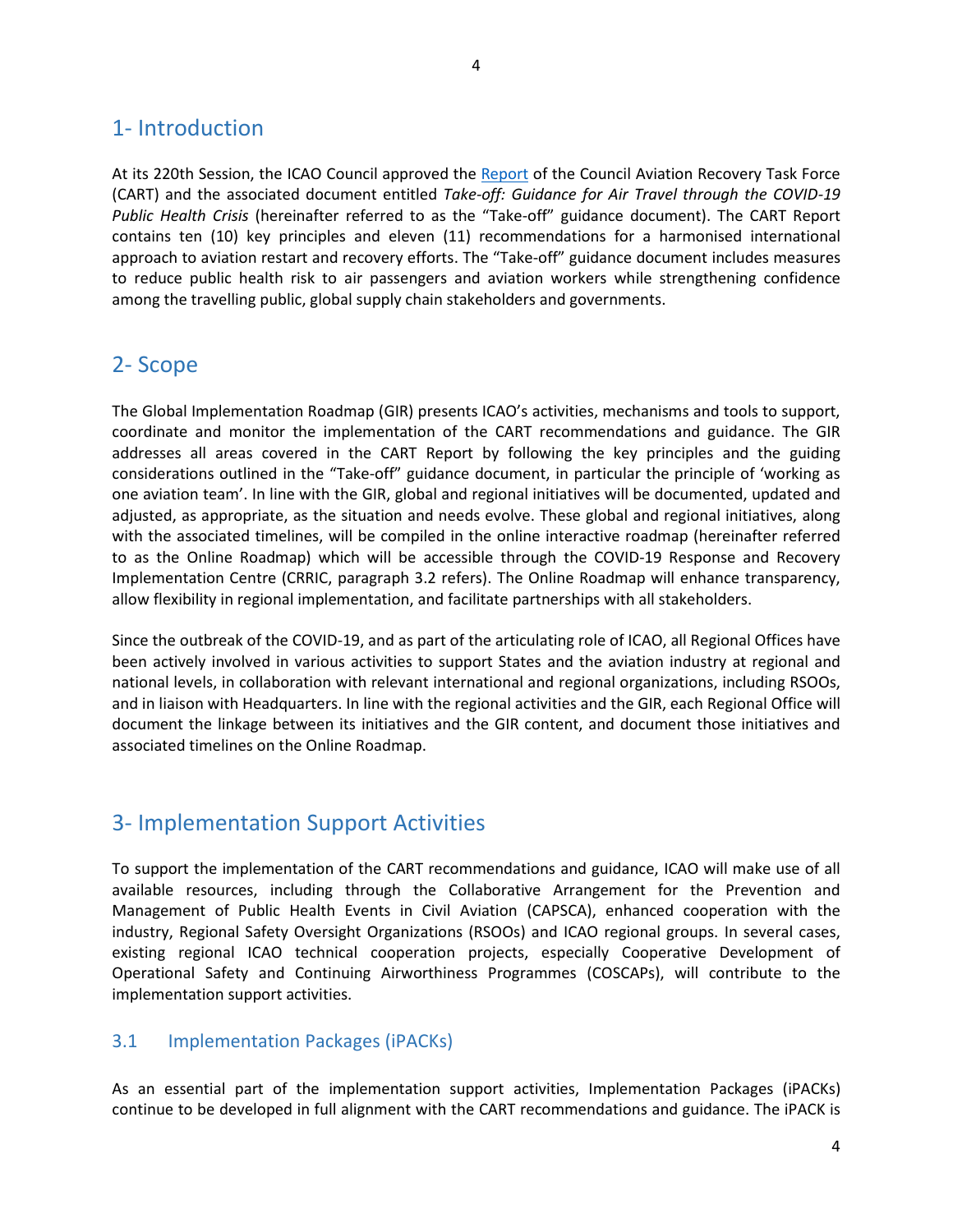a bundle of guidance material, training, tools, expert assistance and, when applicable, procurement guidance. It aims at facilitating and guiding the implementation of the applicable ICAO provisions and recommendations by State entities (e.g. Governments, Civil Aviation Authorities and National Air Transport Facilitation Committees), aviation service providers, supply chain stakeholders and their personnel. The contents of the iPACKs can be customized according to specific needs of regions, subregions or States. Two iPACKs (for facilitation and safety management) are currently available for deployment, and additional ones are under development. Further information can be found at: [http://www.icao.int/iPACK.](https://www.icao.int/secretariat/TechnicalCooperation/Pages/iPACK.aspx)

# <span id="page-4-0"></span>3.2 COVID-19 Response and Recovery Implementation Centre (CRRIC)

A COVID-19 Response and Recovery Implementation Centre (CRRIC) was created on the ICAO Secure Portal [\(https://portal.icao.int\)](https://portal.icao.int/). The CRRIC bundles resources and tools to assist implementation support, coordination, monitoring and reporting activities; and provides easy access to, inter alia:

- standard slide-deck presenting the content of the CART report and the "Take-off" guidance document;
- dedicated CART website providing mobile access to the content of the CART report, as well links to iPACKs and assistance activities delivered by CASPCA or other means;
- the Online Roadmap:
- a series of webinars related to the CART recommendations and guidance;
- a list of focal points in regions and Member States;
- email support hotline to answer CART-related questions;
- online tools; and
- dashboards.

#### <span id="page-4-1"></span>3.3 Aviation Safety

*CART Recommendation 1 - During the global COVID-19 outbreak, Member States should continue updating COVID-19 Contingency Related Differences (CCRDs) in the Electronic Filing of Differences (EFOD) subsystem.*

Providing regulatory certainty to air operators during the COVID-19 contingency is paramount for the sustainability of international civil aviation. Physical distancing practices, closure of workspaces in Civil Aviation Authorities (CAAs) in some States and other measures as a result of the COVID-19 outbreak made it difficult for some States to comply fully with certain ICAO Standards. A focus of ICAO has been to support States in managing temporary departures from ICAO Standards(hereinafter referred to as 'alleviations') while ensuring that any associated safety risks are adequately addressed, facilitating recognition and acceptance by other States, and making that information readily available for all stakeholders.

The CCRD sub-system of the EFOD system allows States to file temporary differences and at the same time indicate what they would find acceptable from other State alleviations to facilitate international operations and meeting their obligations under Article 40 of the *Convention on International Civil Aviation* (Chicago Convention). Through its Regional Offices and the RSOOs, ICAO is identifying States' needs and providing any further guidance when required by working with subject matter experts nominated by States and international organizations to Panels. ICAO also continues to review published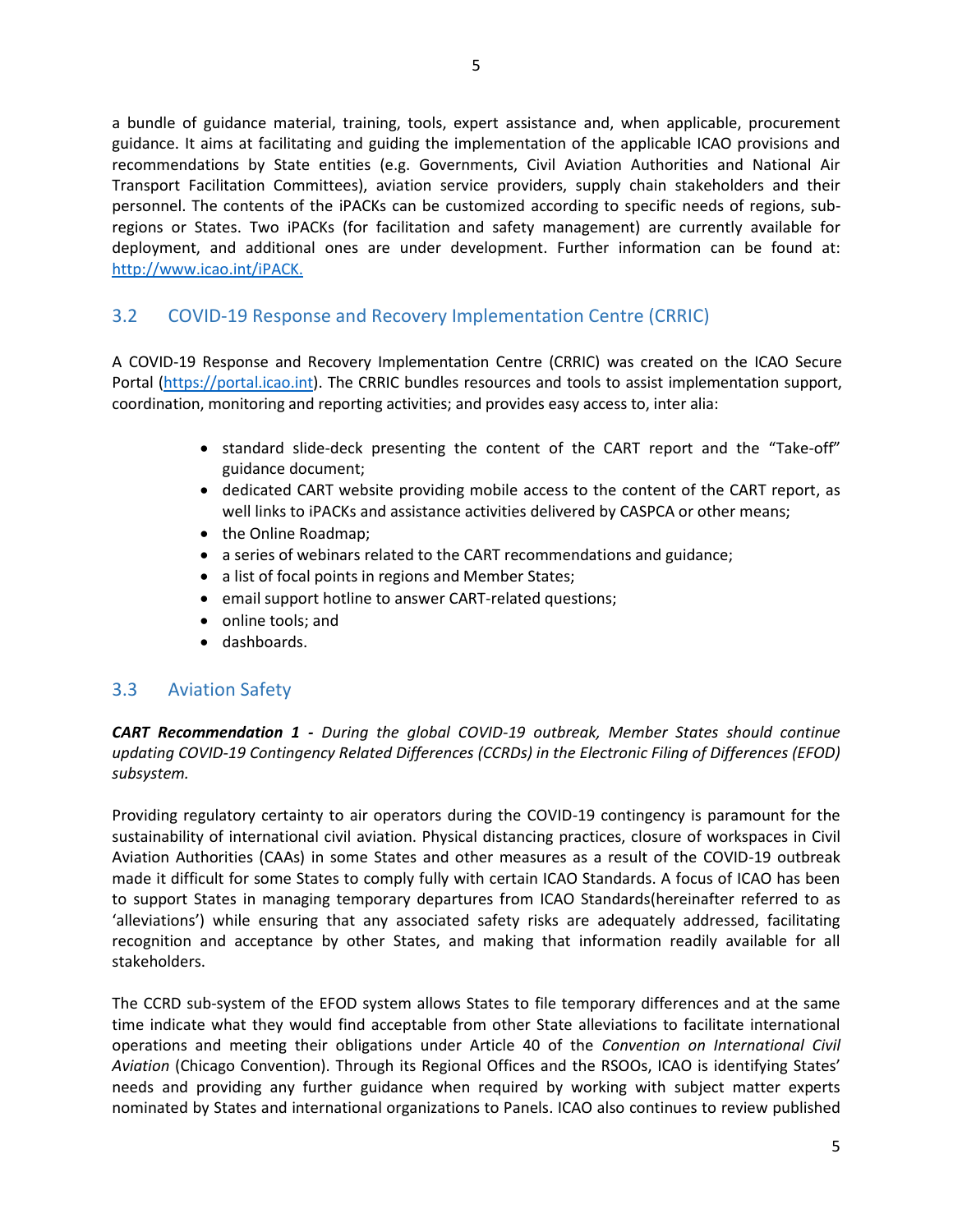alleviations and, in consultation with States, keep the list of alleviations up-to-date. States will indicate in the CCRD when they resume normal surveillance activities and are expected to continue accepting alleviations from other States until COVID-19 is over.

*CART Recommendation 2 - Member States should avoid retaining any COVID-19 related alleviation measures as soon as normal operations are resumed. Differences that remain after the contingency if any should be filed in the EFOD system.* 

Retaining safety operational contingency measures beyond the required period can create undue burden for States and industry. ICAO is working with industry to identify expiring operational safety alleviations, and coordinating with relevant States through Regional Offices to reassess their published alleviations and announce the resumption of their normal surveillance activities when appropriate.

*CART Recommendation 3 - Member States should expedite the development of guidance for safety management of new operations or operation change during this crisis.*

States need to adopt a risk-based approach to surveillance activities with the establishment of mechanisms to ensure that service providers are actively managing any new risks while continuously complying with the requirements under which their approvals were granted. Capability to conduct remote activities will also need to be developed to address the challenges of conducting on-site surveillance. A new COVID-19 webpage on the Safety Management Implementation (SMI) website [\(Safety Management Implementation COVID-19 webpage\)](https://www.unitingaviation.com/publications/safetymanagementimplementation/content/#/lessons/cHZW4YD184M_KUSyKemRIde_j6NYXjx0) has been created to help States with Tabletop exercises to simulate the restart of operations. This website also contains links to Member States' websites where guidance is published. In addition, practical examples and tools are collected to complement the *ICAO Handbook for CAAs on the Management of Aviation Safety Risks related to COVID-19* (Doc 10144).

#### <span id="page-5-0"></span>3.4 Public Health Related Measures

*CART Recommendation 4 - Global and regional harmonization of procedures is essential to strengthen public and passenger confidence in air travel. To that end, Member States should establish aviation public health procedures aligned with the guidance in the Take-off: Guidance for Air Travel through the COVID-19 Public Health Crisis.*

*CART Recommendation 5 - In order to support the fastest possible return to normal aviation operations, Member States should regularly review the necessity of continuing the application of risk mitigation measures as the risk of COVID-19 transmission diminishes; and measures which are no longer needed should be discontinued.*

#### CAPSCA mechanism

CAPSCA is an instrumental platform bridging the public health and aviation sectors, which encourages multi-sectoral collaboration between the United Nations (UN) entities, multiple sectors of national authorities, including CAAs, public health authorities, customs and immigration, as well as industry stakeholders at international, regional and national levels. CAPSCA is strongly supported by WHO with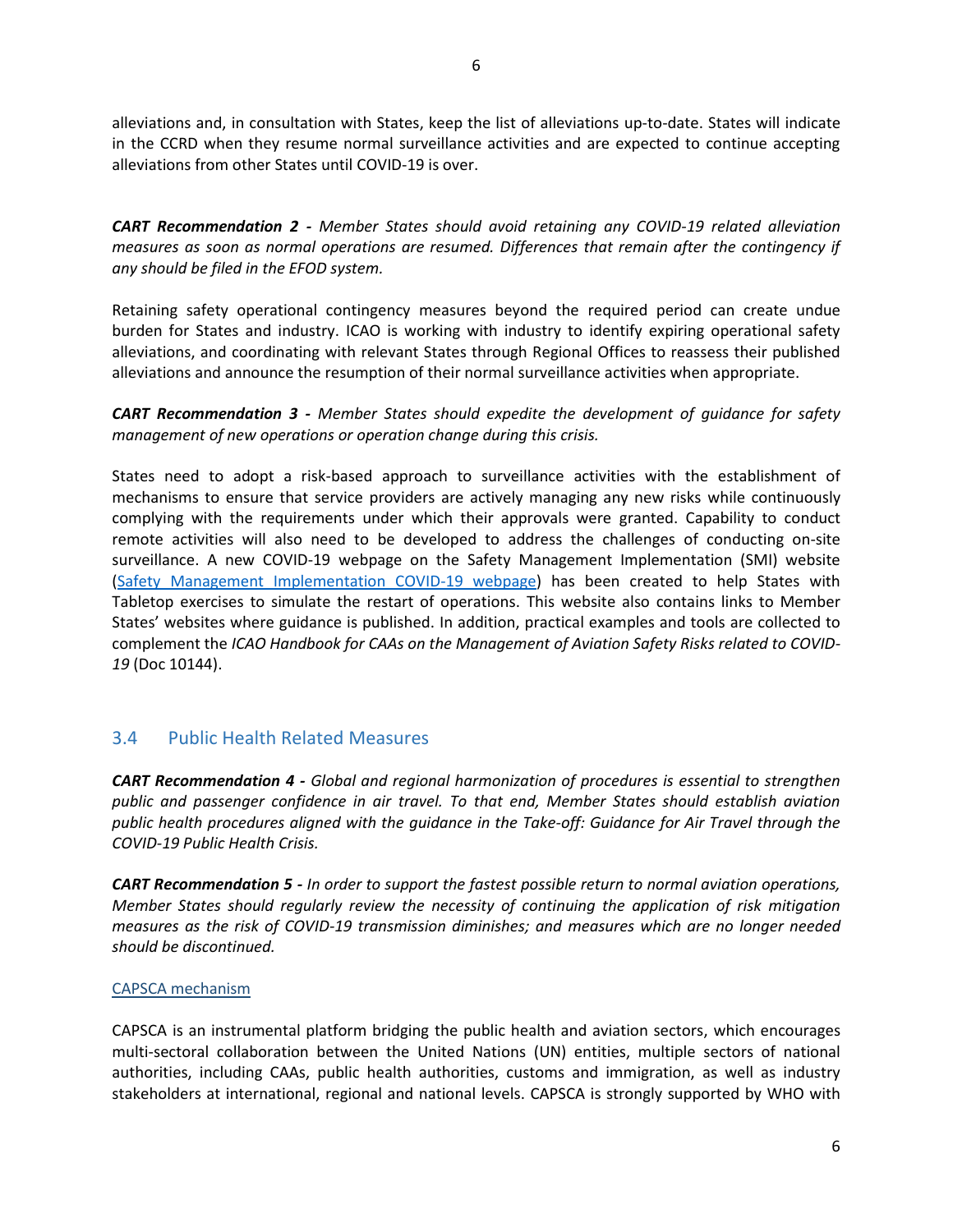active participation in CAPSCA activities. ICAO and WHO have developed a joint funding proposal to support CAPSCA COVID-19 implementation activities. During the COVID-19 pandemic, CAPSCA has further strengthened its partnerships with States (increased membership of ICAO States) and the industry (new partnerships) resulting in enhanced coordination and collaboration to support States and the industry. The World Health Organization (WHO) has also supported the involvement of regional and national public health authorities in CAPSCA activities.

Since the beginning of the pandemic, public health and aviation guidance material and best practices have been disseminated on the [CAPSCA website,](http://capsca.org/) which will be revamped and relocated to the ICAO main frame. Through the CAPSCA on-line training package, ICAO has accelerated its training in coordination with the Joint Aviation Authorities Training Organisation (JAATO) and Member States, to increase the pool of the subject matter experts and enable assessment and monitoring of the public health measures implementation in States. Additional training has also been provided through CAPSCA webinars and regional meetings, as well as by supporting WHO's regional virtual trainings, and viceversa. All of these activities will be continued with the focus on regional implementation, mainly through CAPSCA technical assistance visits, which are designed to assess preparedness and response plans and provide recommendations for improvement. Initially, this will be done by submission through on-line checklists completed by States, followed by webinar discussion with all stakeholders and then, pending resources and travel restrictions, on-site assessments.

#### Public Health Corridor (PHC) Concept

Based on the survey results on health related restrictions and procedures by States and international organizations in response to the COVID-19 pandemic, new CAPSCA guidance on *Implementing a Public Health Corridor to Protect Flight Crew during the COVID-19 Pandemic* was published in May 2020 (Electronic Bulletin 2020/30 refers). The initial guidance, which was applicable to flight crew conducting cargo operations, was subsequently revised with the most recent available scientific information and with an expanded scope to maintenance, ferry, and delivery flight operations (Electronic Bulletin 2020/36 refers). Further guidance addressing humanitarian, repatriation and scheduled passenger flights is under development through CAPSCA.

The objectives of the PHC are to ensure continued flight operations with minimal restrictions, prevent the spread of COVID-19 through air travel, protect the health and safety of crew and passengers and strengthen passenger confidence in air travel. The key elements of this concept includes the use of "clean" crew, "clean" aircraft, "clean" airport facilities and transporting "clean" passengers and cargo, with "clean" meaning as far as possible a "COVID-19 free" environment.

The PHC expands on CAPSCA activities and is a mechanism to implement the modules outlined in the "Take-off" guidance document (crew, aircraft, airport facilities, and cargo). Various means such as CAPSCA and CART forms and templates, on-line reporting and monitoring tools, and Smart Phone applications will be used to encourage digitalization, where possible, and to ensure uniform implementation of the guidance. PHC forms to date include: the Crew COVID-19 status Card (PHC Form 1); Aircraft COVDI-19 disinfection control sheet (PHC Form 2); and the Airport COVID-19 cleaning/disinfection control sheet (PHC Form 3). More forms and guides are currently under development, including a Passenger COVID-19 Status Card, a Quick Reference Guide (QRG) on Health Restrictions implemented in Arrival States and a Quick Reference Guide on Health Restrictions implemented in Departure States. Use of QRG forms will facilitate mutual recognition of measures by States, and thus reduce the application of excessive health restrictions, e.g. quarantine measures. These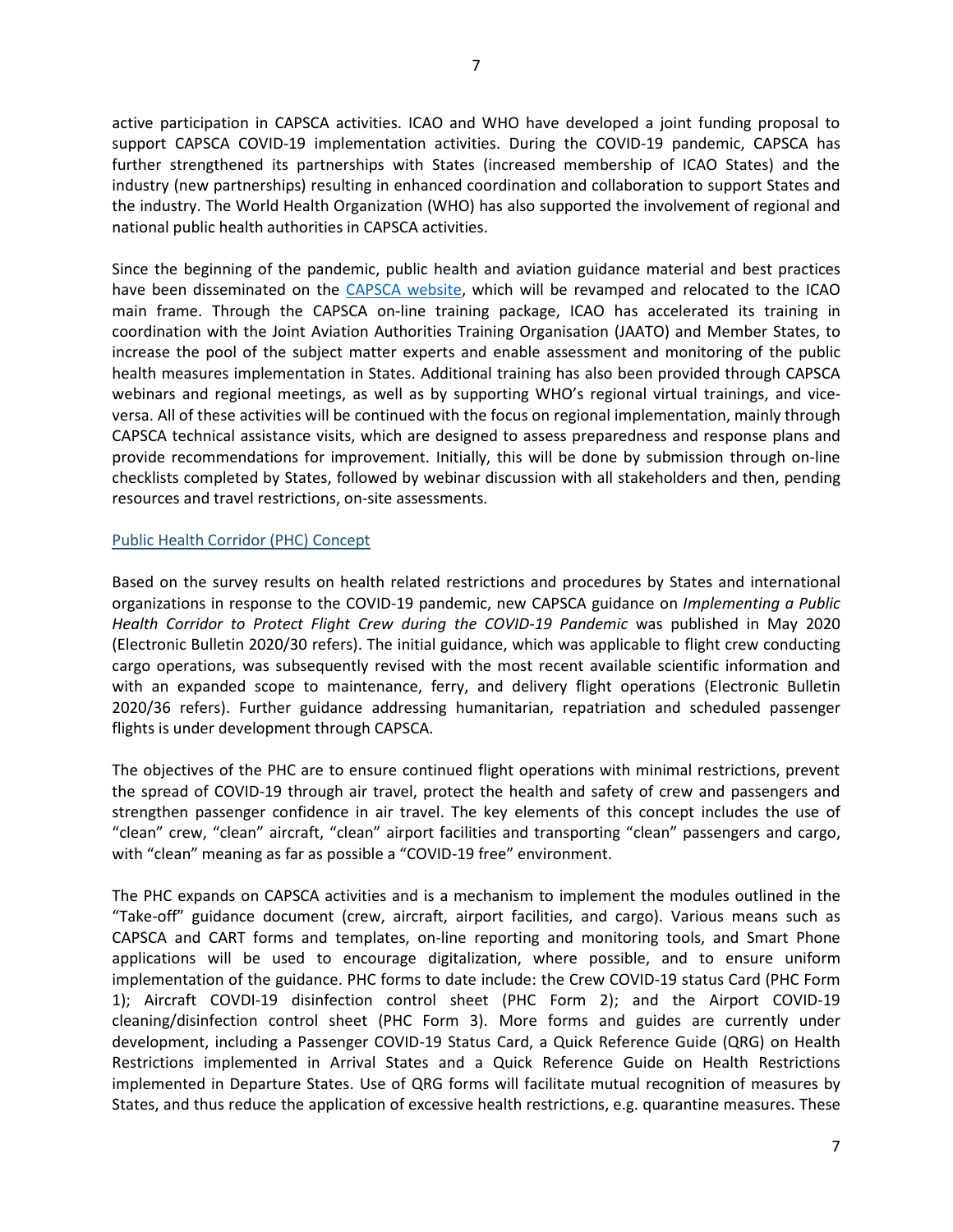forms will be made available to States on the CRRIC and also to operations crew through aeronautical information circulars (AICs) that allows for quick updates of information. Implementation of the PHC will be supported by capacity building and training, by means of webinars, a PHC course and iPACK related to the PHC.

#### <span id="page-7-0"></span>3.5 Facilitation

*CART Recommendation 6 - Member States that have not done so should immediately establish a National Air Transport Facilitation Committee (or equivalent) as required by Annex 9 to increase national level cross-sectoral coordination.*

Effective coordination is crucial not only to facilitate an effective restart and recovery of aviation but also to ensure a safe, secure, efficient and sustainable air transport system. Standard 8.19 of Annex 9 *– Facilitation* to the Chicago Convention mandates establishment of appropriate committees to provide a forum for consultation and information-sharing about facilitation matters amongst government stakeholders including: civil aviation, customs, immigration, quarantine, public health and other authorities, representatives of other air transport-related communities (including those related to both passenger and cargo operations) and industry at the national and airport levels.

ICAO will monitor and support State efforts to collaborate in such fora, and through Regional Offices, with a view to alleviating challenges for both passenger and cargo services. The Organization has already collated information on existing structures in place at national level during its initial response to the COVID-19 pandemic, which will provide for direct targeted outreach where required. Further, a series of webinars on Facilitation matters will be held to assist States establish National Air Transport Facilitation Committees or similar arrangements.

ICAO will stimulate the establishment and active work of collaborative, cross-sectoral National Air Transport Facilitation Committees through training, capacity building and targeted outreach. Outreach on National Air Transport Facilitation Committees will be founded upon existing guidance material, in particular, the *Model National Air Transport Facilitation Programme* (Doc 10042 – available on the ICAO public website); and support of Regional Offices and States' National Points of Contact for facilitation. This guidance will be amended periodically as new and updated best practices come to light following the gradual restart and recovery of aviation. States are required to continually update information on the activities of National Air Transport Facilitation Committees to inform their status of implementation.

The CART Report (page 10 refers) states that "ICAO should lead and facilitate the review of global standards, policies and guidance material, especially health-related provisions contained in Annex 9 – *Facilitation* in coordination with the WHO, to support States needs in building a more robust air transport system". In this regard, a newly-established ICAO Task Force on Health Issues Outbreaks in Aviation was mandated to review and update, as required, existing health-related provisions and corresponding guidance material contained in Annex 9 in accordance with the planned timelines (as stipulated in Attachment A to State letter 2020/58.

*CART Recommendation 7 - Member States should systematically use a Passenger Health Locator Form to ensure identification and traceability of passengers to help limit the spread of the disease and resurgence of the pandemic.*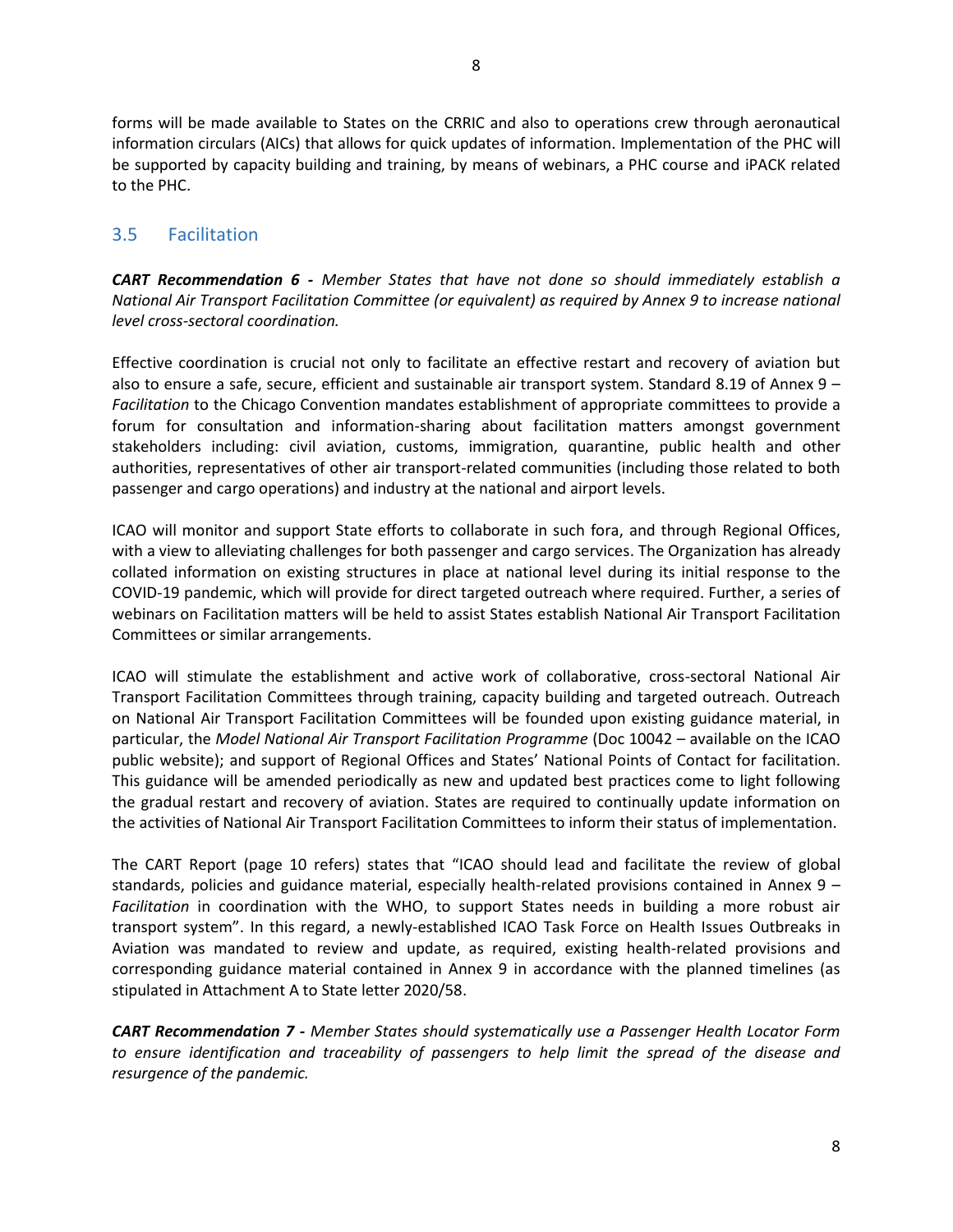Public health surveillance measures include passenger contact tracing to prevent the spread of COVID-19. To enable relevant authorities to quickly collect passenger contact information, a Passenger Health Locator Form has been developed (Appendix 13 to Annex 9 refers). Use of this form is recommended when public health authorities suspect the potential for disease transmission on board an aircraft and a subsequent need for contact tracing (Recommended Practice 8.15.1 of Annex 9 refers). Information of form is intended to be held by public health authorities in accordance with applicable law and is to be used only for authorized public health purposes.

ICAO will monitor and assess States' usage of Passenger Health Locator Forms and make modifications to the form, in collaboration with CAPSCA, the WHO and other relevant parties, if necessary to enhance global harmonization. To address the need for broader digitalization of information exchange, efforts will be made to further facilitate larger scale aviation movements of passengers and cargo by gathering the information using contactless digital tools, rather than on paper. Modification of the data collected will be considered when deemed necessary with the goal of ensuring global adherence to demonstrated best practices.

*CART Recommendation 9 - Member States should take measures to ensure that relevant personnel are provided training to identify and manage unruly passenger situations related to non-respect of essential aviation public health and safety measures.*

To implement this recommendation, a particular focus will be placed on monitoring whether all suitable measures are taken to guard against the occurrence of incidents and all relevant parties are suitably prepared in cases of unruly or disruptive passengers. In accordance with Standard 6.43 of Annex 9, States will need to ensure that passengers understand that compliance with sanitary measures is critical for their own safety and that of others and non-compliance is subject to punishment.

ICAO will remind States of their obligations to proactively curb and manage unruly passenger situations and, to the extent possible, support efforts by authorities to publish effective notices on the matter and make them readily available to passengers. Pursuant to Standard 6.44 of Annex 9, which requests States to ensure the appropriate training of the relevant personnel, ICAO will encourage full delivery of cabin crew training as prescribed in the *Handbook for Cabin Crew Recurrent Training during COVID-19*. Adherence to the ICAO/IATA guidance on the management of unruly passengers, contained within the *Manual on the Legal Aspects of Unruly and Disruptive Passengers* (Doc 10117), will be advocated.

Awareness will also be raised of relevant guidance contained in Annex 17 — *Security*, the *Security Manual* (Doc 8973), the *Manual on the Implementation of the Security Provisions of Annex 6* (Doc 9811), Annex 9 — *Facilitation* and *The Facilitation Manual* (Doc 9957) throughout ICAO's implementation activities on this matter. In addition, ICAO will request States to provide updates on incidents of unruly passengers associated with COVID-19 activities, information of which can be used to identify best practices for dissemination and to guide awareness raising and training activities.

## <span id="page-8-0"></span>3.6 Aviation Security

*CART Recommendation 8 - While temporarily adapting their security-related measures, using the guidance provided, Member States should strengthen their oversight system to ensure these measures are consistently applied with the objective of protecting aviation against acts of unlawful interference.*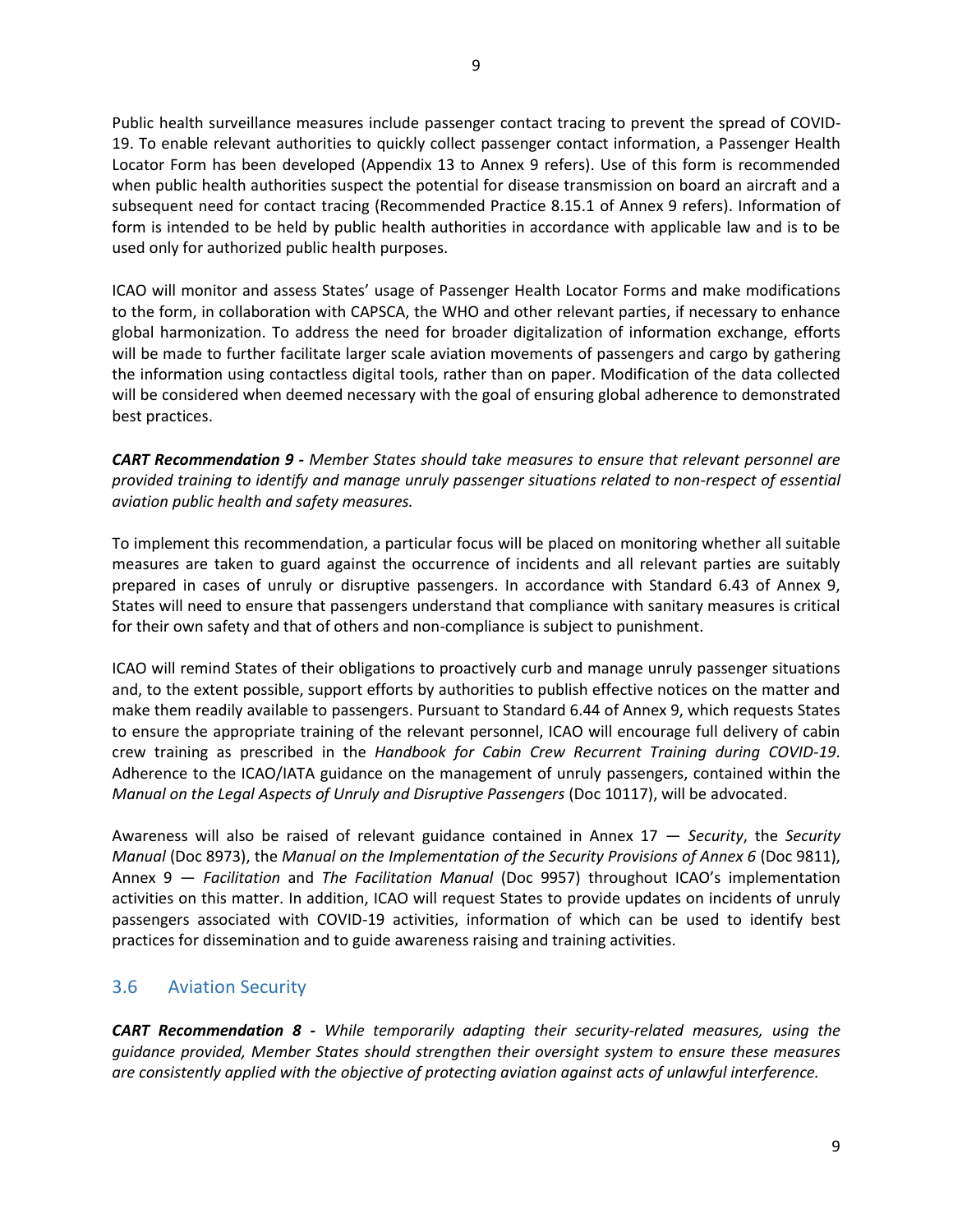10

ICAO will continue to support States with respect to aviation security during the COVID-19 pandemic through periodically updated guidelines, training and assistance, highlighting the importance of oversight and quality control of the implementation of aviation security-related contingency measures. In addition to the security-related measures outlined in the "Take-off" guidance document, ICAO has developed the *Guidelines for Aviation Security Contingency Measures during the COVID-19 Pandemic.* It is made available for early use by States and stakeholders, as a working copy. The guidelines incorporate inputs and best practices shared by industry and State experts; and will be amended periodically as new and updated best practices come to light following the gradual resuming of aviation security operations worldwide. This will also be complemented by webinars (restricted to aviation security stakeholders concerned with the implementation of aviation security measures).

The implementation of the measures laid out in the guidelines should not undermine baseline security measures as set by Annex 17 Standards and Recommended Practices (SARPs). Should States not be in a position to implement certain Annex 17 SARPs, they should follow the mandatory procedure of filing a difference by indicating the reasons and the planned duration of the difference. The difference should be clearly linked to and driven by operational aspects related to the COVID-19 crisis.

# <span id="page-9-0"></span>3.7 Aerodromes

ICAO has published aerodrome related guidelines, including sample checklists for States, to address various challenges caused by the COVID-19 pandemic and facilitate aerodrome restart (available at: [https://www.icao.int/safety/COVID-19OPS/Pages/aga.aspx\)](https://www.icao.int/safety/COVID-19OPS/Pages/aga.aspx). In particular, ICAO has advised States of options to provide interim aerodrome certificates or extend the validity of aerodrome certificates, where required for a defined period based on established guidelines, while maintaining a robust State safety oversights system. These guidelines will be amended periodically based on lessons learnt and updated best practices following the gradual resuming of aerodrome operations worldwide. Global and/or regional webinars will continue to be held on relevant aerodrome topics. Regional Offices will continue to support the implementation of the ICAO guidelines by States in their respective regions, in collaboration with all stakeholders. They will also provide ICAO Headquarters with lessons learnt and feedback from States on the implementation of the ICAO guidelines.

## <span id="page-9-1"></span>3.8 Air Navigation Services

The constant changes in the operational and financial environments surrounding to air navigation services (ANS) and public health measures for essential works have brought new challenges to the global ANS system to maintain operations and services with required levels of availability, safety, and efficiency, in a context with a reduced number of operations. In some regions, States have modified the airspace structure to implement more efficient flight paths and separations, forcing the amendments of national plans and related documents.

The reduced traffic levels coupled with social distancing requirements has affected the number of active workstations, supervision functions, and duty times. In some cases, the number of working personnel is kept at the minimum to maintain operations in the facility. States should bear in mind the need for safety analysis and supervision to address key risks. ICAO is working with the Civil Air Navigation Services Organisation (CANSO) and other ANS providers in the development of a module(s) aligned with the "Take-off" guidance document.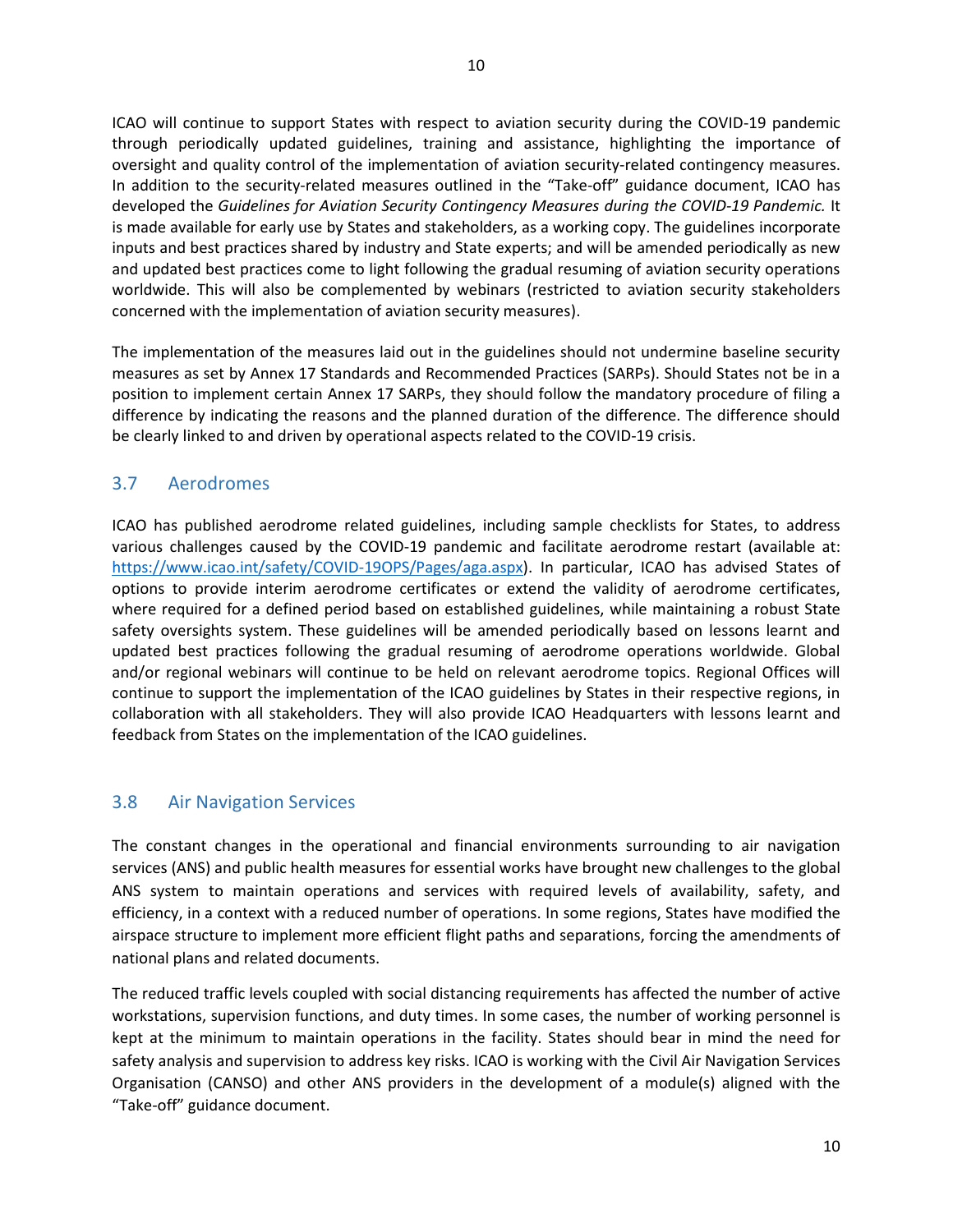Licensing, including training, rating, and proficiency for air traffic controllers (ATCOs), will continue to be a challenge in the short and near term. Alleviation measures in this regard are being updated by States in the CCRD subsystem of the EFOD system, and the information on these measures is made available to all stakeholders through the ICAO COVID-19 website. In some regions, ANSPs are facing difficulties in carrying out the maintenance and calibration of meteorological (MET) equipment, ground and flight calibration NAVAIDS, and validation of Instrument Flight Procedures (IFPs). As this situation could impact the implementation of the Regional and Global Air Navigation Plan, ICAO will review and update respective plans to reflect changes as and when required.

ICAO will continue to support States with respect to ANS during the COVID-19 pandemic through periodically updated guidelines, coordination, cooperation, training/webinars and assistance. ICAO will foster cooperation with industry partners to address issues related to ANSPs operational staff to improve safety and efficiency and wellness of technical staff. According to the needs, ICAO will continue supporting States in the implementation of measures to enhance airspace efficiency, and to review and update air navigation plans to reflect changes. ICAO will continue to support States in reinforcing their cooperation to provide a seamless ANS and will mobilize financial resources to be allocated for ANS provision, in the framework of regional harmonized projects.

## <span id="page-10-0"></span>3.9 Economic and Financial Measures

*CART Recommendation 10 - Member States should consider appropriate extraordinary emergency measures to support financial viability and to maintain an adequate level of safe, secure and efficient operations, which should be inclusive, targeted, proportionate, transparent, temporary and consistent with ICAO's policies, while striking an appropriate balance among the respective interests without prejudice to fair competition and compromising safety, security and environmental performance.*

In response to the financial challenges faced by the industry, ICAO has been conducting a range of activities from economic analyses to developing tools and guidance. These activities provide States and all stakeholders with reliable information and guidance and leverage key indicators to make informed, data-driven decisions.

The most significant economic impact from the pandemic is on the liquidity and working capital deficits for the industry, which will risk operations not recovering to pre-pandemic levels and severely impact air connectivity - which both passengers and cargo depend on - in the near term. As there is no single set of documents currently in place to devise appropriate economic and financial measures, a stand-alone document will be prepared by compiling relevant existing material, including ICAO's air transport policies and guidance, which will also address the potential effect and constraint of each of the measures, and provide practical examples.

ICAO is also collecting information on national emergency and contingency plans implemented by States and the industry, as well as various financial and economic recovery measures to mitigate the impact of the pandemic on the aviation industry. This information will be published as a compendium, which will serve to identify necessary recommendations on lessons learnt with a view to developing appropriate guidelines to assist States in any future occurrence. As government support is often provided on an extraordinary scale, it is crucial for States to evaluate the benefits and risks associated with these measures using the internationally harmonized framework of national accounting. Using the Aviation Satellite Account (ASA) framework currently under development, a Value Added Calculator will be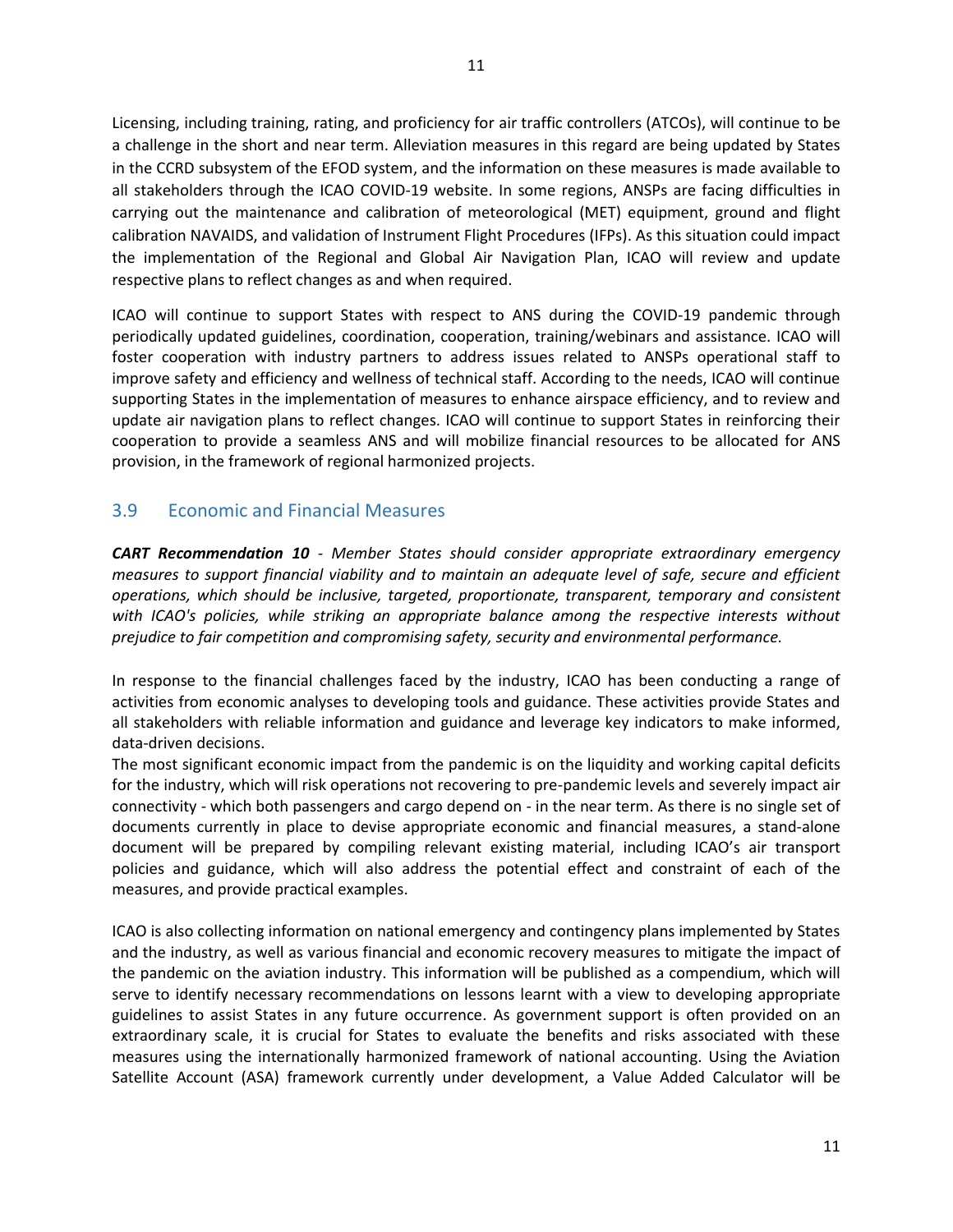developed to allow States to assess how much value added can be generated through the support to aviation, as well as to the national economy as a whole such as Gross Domestic Product (GDP) and jobs.

The crisis is creating a surge in aircraft re-deployments and cross-border transfers of registration, while the current work arrangements make transmission of information and communications difficult for States that rely on manual execution, delivery and/or physical presentation of documents. To this end, ICAO is exploring the possibility of leveraging the International Registry, i.e. the worldwide database of financial interests on aircraft objects managed by Aviareto Ltd. under the Cape Town Convention and Aircraft Protocol, to create a trusted communication framework.

#### <span id="page-11-0"></span>3.10 International General Aviation

While general aviation plays an important role in supporting communities during natural disasters and other emergencies, the COVID-19 pandemic has equally affected the operation of general aviation for both the lower end and large turbojet aircraft. Safety operational measures for alleviations related to international general aviation are included in the CCRD. ICAO is also working with the International Business Aviation Council (IBAC) and the International Council of Aircraft Owner and Pilot Associations (IAOPA) in developing modules applicable to international general aviation, which would be incorporated into the next update to the "Take-off" guidance document.

#### <span id="page-11-1"></span>3.11 Resource Mobilization

ICAO has developed a specific Resource Mobilization Strategy for the COVID-19 crisis (under the umbrella of ICAO's general resource mobilization strategy), reflecting the uniqueness of the COVID-19 crisis in terms of the scale and protracted nature of the crisis, the related high cost of the response, and the urgent need to diversify the donor base to ensure sustained funding by mobilising both humanitarian and development resources and strengthening the organization's engagement with nontraditional partners, both public and private. The objectives of this strategy is to mobilize and maintain quality, reliable and flexible resources, from public and private sector donors, in a timely manner to meet the needs of civil aviation in the context of the COVID-19 crisis. A priority is given to secure funding and financing through to the end of 2021 and beyond, especially for the CAPSCA programme and iPACKs as products to mobilize resources against. The ICAO Resource Mobilization Strategy is a living document and can be accessed on the [Resource Mobilization Platform](https://oaci.sharepoint.com/sites/SPCPSite/ResourceMobilization/SitePages/Home.aspx) (direct link is [here\)](https://oaci.sharepoint.com/:w:/r/sites/SPCPSite/ResourceMobilization/Advocacy_Docs/SPCP%20RM%20Strategy%20COVID-19.docx?d=wee42f927490a46db9c2e79de6bf5a933&csf=1&web=1&e=zKOpXP).

This strategy highlights aviation's essential role in economic growth, job creation, delivery of goods and services, and global connectivity, and is vital to the most vulnerable States, including SIDS, LLDCs and least developed countries. Restoring air connectivity will be a key contribution to a successful and rapid recovery of the global economy post-COVID-19. Sustainable transport and aviation have no dedicated Sustainable Development Goal (SDG). However, civil aviation is enabling 15 out of 17 SDGs, with far reaching tangible impacts to the well-being and resilience of the people worldwide, including vulnerable populations.. To achieve the goal of financing the ICAO COVID-19 response on behalf of States, ICAO will set up structures and approaches to diversify the donor base and accept non-traditional donors and finance modalities if offered. International financial institutions, multilateral development banks, regional banks, regional economic commissions, foundations and private sector are a few examples of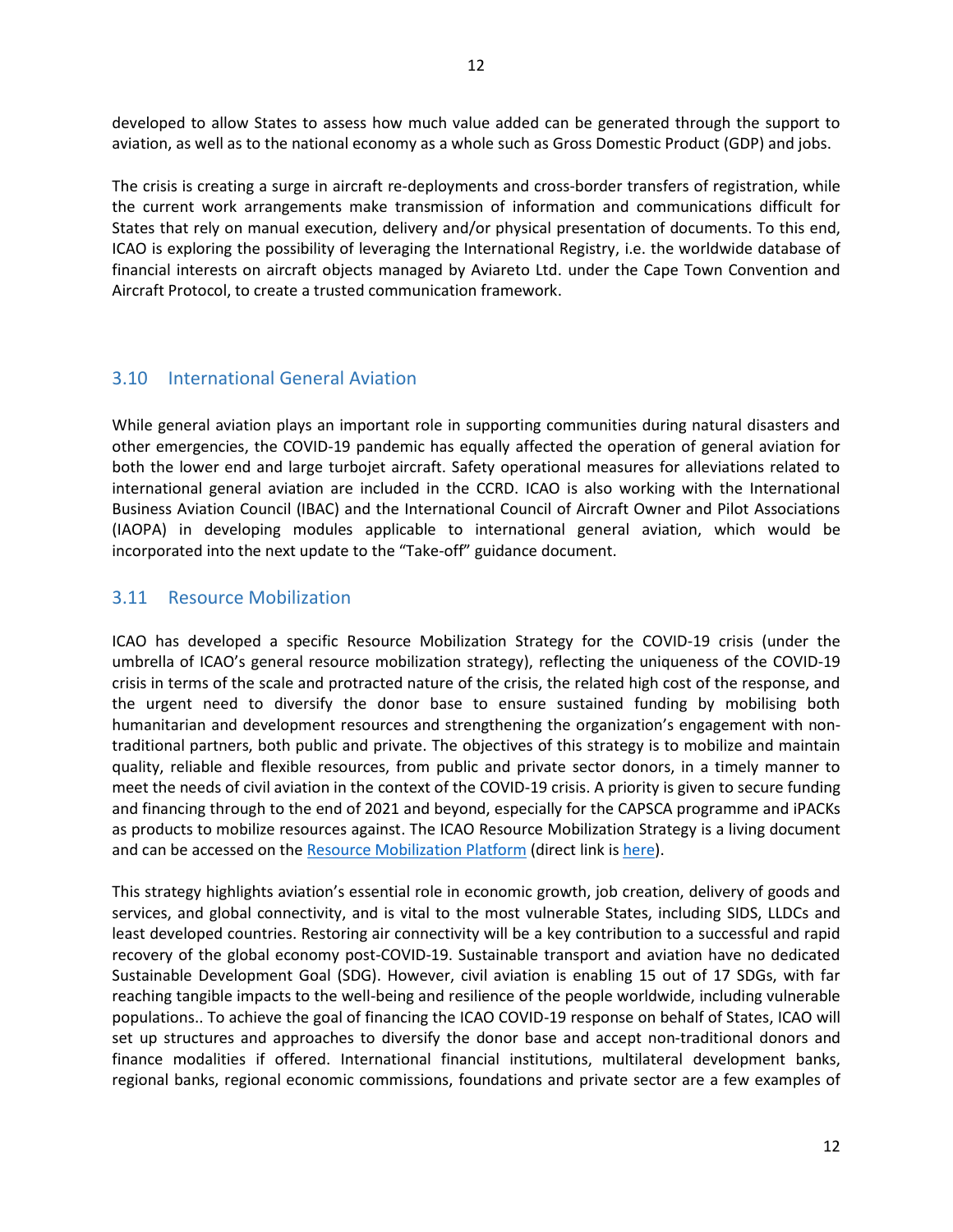13

non-traditional donors; and innovative finance modalities include loans, blended financing, Development Impact Bonds (DIBs) and Social Impact Bonds (SIBs).

#### <span id="page-12-0"></span>3.12 Communication

The CART Report (page 9 refers) states that "ICAO, civil aviation and public health authorities, in cooperation with the industry, should communicate clearly and effectively to strengthen the confidence of the travelling public and help individuals understand how they can contribute to a safe travel journey."

Since the beginning of the COVID-19 outbreak, ICAO has been frequently communicating with States, the public and all relevant stakeholders (in particular, UN entities, industry, regional organizations, including RSOOs, and regional commissions) and sharing information on various aspects related to the pandemic, its impact on the aviation sector and the response and recovery activities. At ICAO Headquarters level, the information has been provided through numerous means, including:

a) ICAO public website, with a dedicated COVID-19 Response and Recovery Platform containing links to the Regional Offices' COVID-19 related websites and CAPSCA website;

b) State letters and Electronic Bulletins;

c) joint statements with the WHO or other UN entities;

d) news releases;

e) social media;

f) organization of, or participation in webinars (including ones to promote the CART Report and "Takeoff" guidance document, which have been organized in all regions available in English, French, Spanish and Russian) and other virtual meetings; and

g) interviews with media.

In parallel, Regional Offices have been actively communicating with States and other stakeholders in their accreditation areas, both at strategic and tactical levels, and again through various means (such as public website, webinars, virtual meetings, social media, news releases, correspondence and targeted phone calls to State authorities and other stakeholders).

The main objectives of the communication have been to:

a) ensure the transmission of relevant, consistent, accurate and updated information to all stakeholders;

b) support the implementation of ICAO provisions and the CART recommendations and guidance;

c) help obtain States' commitment and engagement to the aviation restart/recovery activities;

d) work with applicable stakeholders on appropriate campaigns aimed at strengthening consumer confidence in air travel;

e) reach out to all stakeholders that may be affected by implementation activities related to regional roadmaps;

f) assess and respond to States' needs, in particular through the Regional Offices' direct assistance; and g) enable effective and timely receipt and processing of feedback from States and other stakeholders.

Both Headquarters and Regional Offices will ensure clear, accurate, transparent and continuous communication with States, the public and all relevant stakeholders throughout the COVID-19 pandemic. A coordinated effort will be made on communication activities at global and regional levels.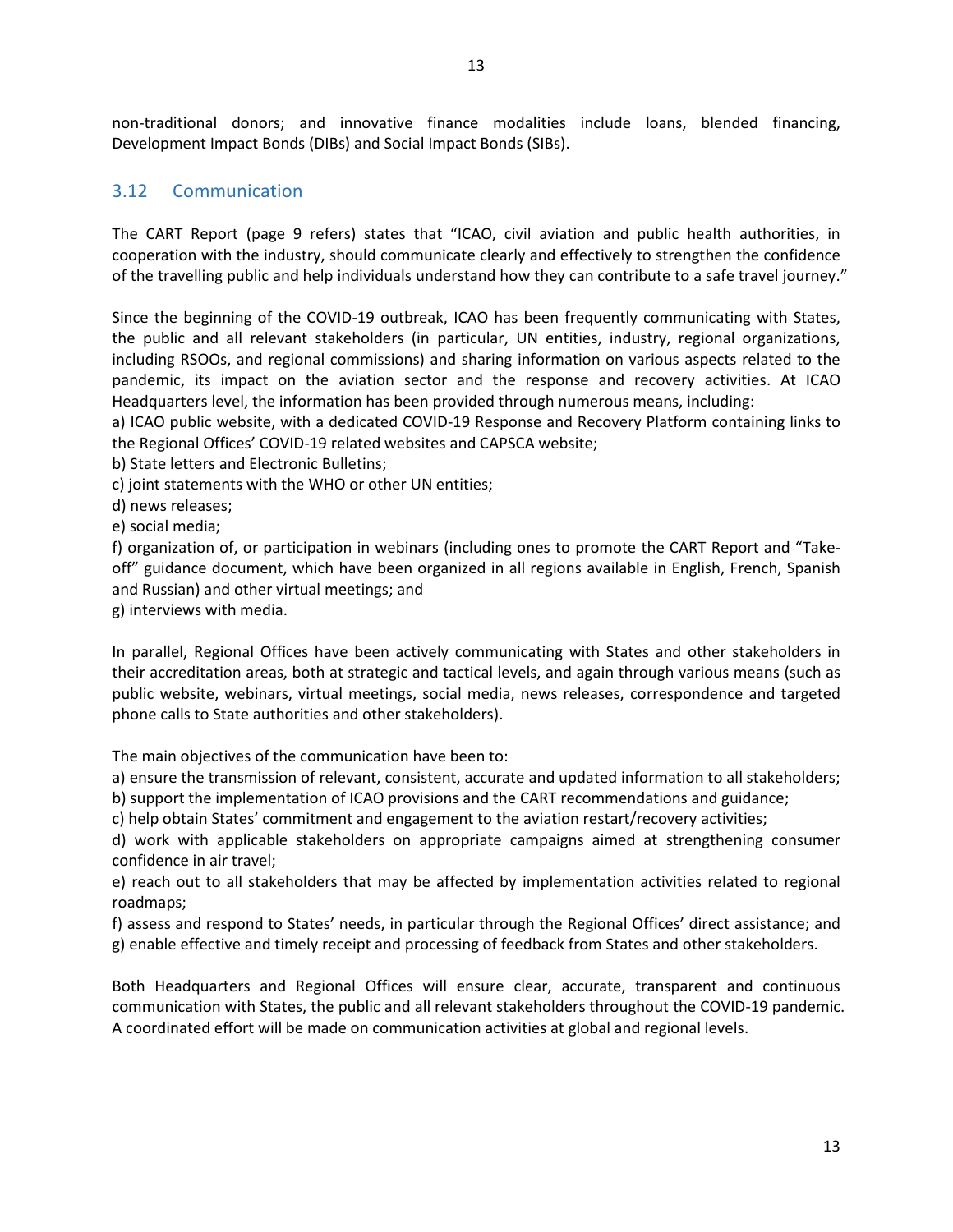## <span id="page-13-1"></span><span id="page-13-0"></span>4.1 Objectives, Mechanisms and Tools

**CART Recommendation 11 -** *Member States should facilitate information-sharing and exchange on their actions and best practices by contributing to an ICAO database of measures.*

The main objective of ICAO's coordination activities is to facilitate the exchange of information and experience, including best practices, challenges and lessons learnt, among all aviation stakeholders. They also enable cooperation and synergies between States, industry, regional organizations and regional commissions whenever possible and avoid duplication of efforts by them. ICAO will continue to make use of appropriate mechanisms to coordinate activities with all stakeholders, adjusting the frequency, type and scope of such coordination activities as needed. At Headquarters level, coordination mechanisms include CAPSCA, regular "Technical Meetings" with all stakeholders, RSOO Cooperative Platform meetings, and specific teams addressing matters related to air cargo, which is a vital component of the global supply chain. Regional Offices assume a key role for coordination at regional, sub-regional and bilateral levels, and also for inter-regional coordination when needed. The most appropriate mechanisms are used according to the situation and needs in each Region. Regional Offices will provide Headquarters with lessons learnt and feedback from States on the implementation of the CART recommendations and guidance.

The tools contained in the CRRIC will support coordination activities, in particular with respect to the exchange of information, the sharing of best practices, the provision of updates and the identification and implementation of support activities. Coordination and information sharing will also be supported by the continuous publication and update of information on the ICAO public websites, which States can use in reviewing and updating their implementation activities.

# <span id="page-13-2"></span>4.2 Coordination with Member States, Regional Organizations and Commissions

Coordination with regional organizations (including RSOOs) and regional commissions aims at ensuring a consistent regional strategy by identifying and implementing actions and projects that support States in their aviation restart, recovery and resilience efforts. These actions and projects will also facilitate the effective measurement of the level of implementation of the CART recommendations and guidance in States. Regional Offices, by leveraging their close position to the States, will continue to convene regular meetings with States, regional organizations (including RSOOs) and regional commissions. Support provided by Regional Offices ranges from the sharing of information on actions undertaken, experience, best practices, challenges encountered, initiatives implemented, and assistance required, to training and assistance activities. ICAO will encourage Member States, regional organizations and regional commissions to support capacity-building initiatives by providing relevant subject matter experts and other resources. The RSOO Cooperation Platform supports RSOOs in the conduct of risk analyses and the assessment of mitigation strategies for their concerned sub-regions based on operational commonalities of each State and the exchange of best practices, including COSCAPs.

Through the regional coordinating mechanisms, ICAO will ensure that States report when operations are returning to normal and mitigations are no longer necessary, update the CCRD subsystem accordingly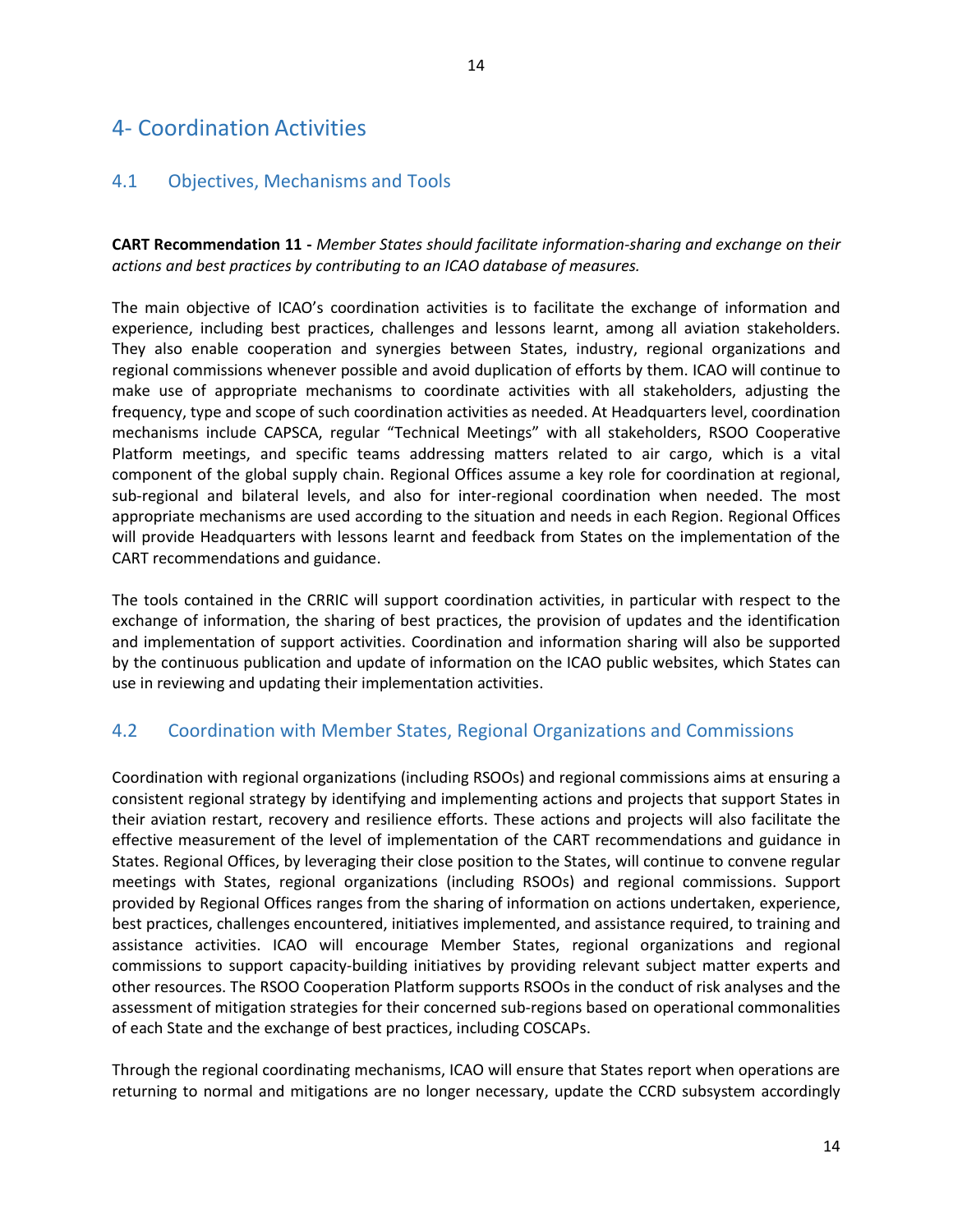and continue to accept alleviations from other States until the entire community is back to normal operations. The initial target date for all States to return to normal operations is 31 March 2021.

## <span id="page-14-0"></span>4.3 Coordination with Industry Stakeholders

The CART Report (page 10 refers) states that "a closer and continuous collaboration between ICAO and civil aviation industry, as well as international and regional organizations, will be beneficial for information sharing and a harmonized global response suitable for all States, regions and stakeholders."

As the global forum for international civil aviation, ICAO will continue to coordinate closely with industry partners, representing both passenger and cargo operations, to ensure their needs are recognized by aviation authorities and national regulators and to leverage industry expertise as appropriate. Both Headquarters and Regional Offices will keep abreast of implementation strategies and initiatives by the industry and strive for synergies whenever possible to ensure effective and timely implementation of the CART recommendations and guidance.

## <span id="page-14-1"></span>4.4 Coordination with WHO and Other UN Entities

At Headquarters level, ICAO coordinates and collaborates with WHO and other UN entities, principally through meetings of the Crisis Management Team, the UN Trade and Travel Working Group and CAPSCA, as well as collaborative work plans. Where appropriate, coordination with the wider UN community is performed in order to ensure that the full landscape around aviation operations is understood and considered, e.g. supply chain disruptions and challenges to airline operations arising from areas beyond airports such as terminal facilities, warehouses and land borders. Through the CAPSCA programme and other existing mechanisms, Regional Offices will maintain coordination with WHO Regional Offices and other relevant local UN Agencies involved in the implementation activities. Regional Offices will continue to support their activities when relevant taking into account the regional context, and ensure their participation to ICAO initiatives when deemed necessary.

Considering the similar impact of the pandemic on both air and maritime transport, ICAO will also maintain cooperation with the International Maritime Organization (IMO) to align the applicable practices for the respective modes of transport as necessary. This alignment is especially recommended on issues such as the facilitation of crew changes, and the tests and quarantine requirements.

# <span id="page-14-2"></span>5- Monitoring and Reporting Activities

## <span id="page-14-3"></span>5.1 Objectives, Mechanisms and Tools

The CART Report (page 10 refers) states that "a successful path from this crisis will rely on a diligent and consistent follow-up to these recommendations and measures at all levels, including ICAO", and that "ICAO, in cooperation with all civil aviation stakeholders, should continue to monitor and assess the situation by leveraging this harmonized global approach for a timely response to the evolution of the crisis and by seizing the opportunity to reinforce the aviation ecosystem."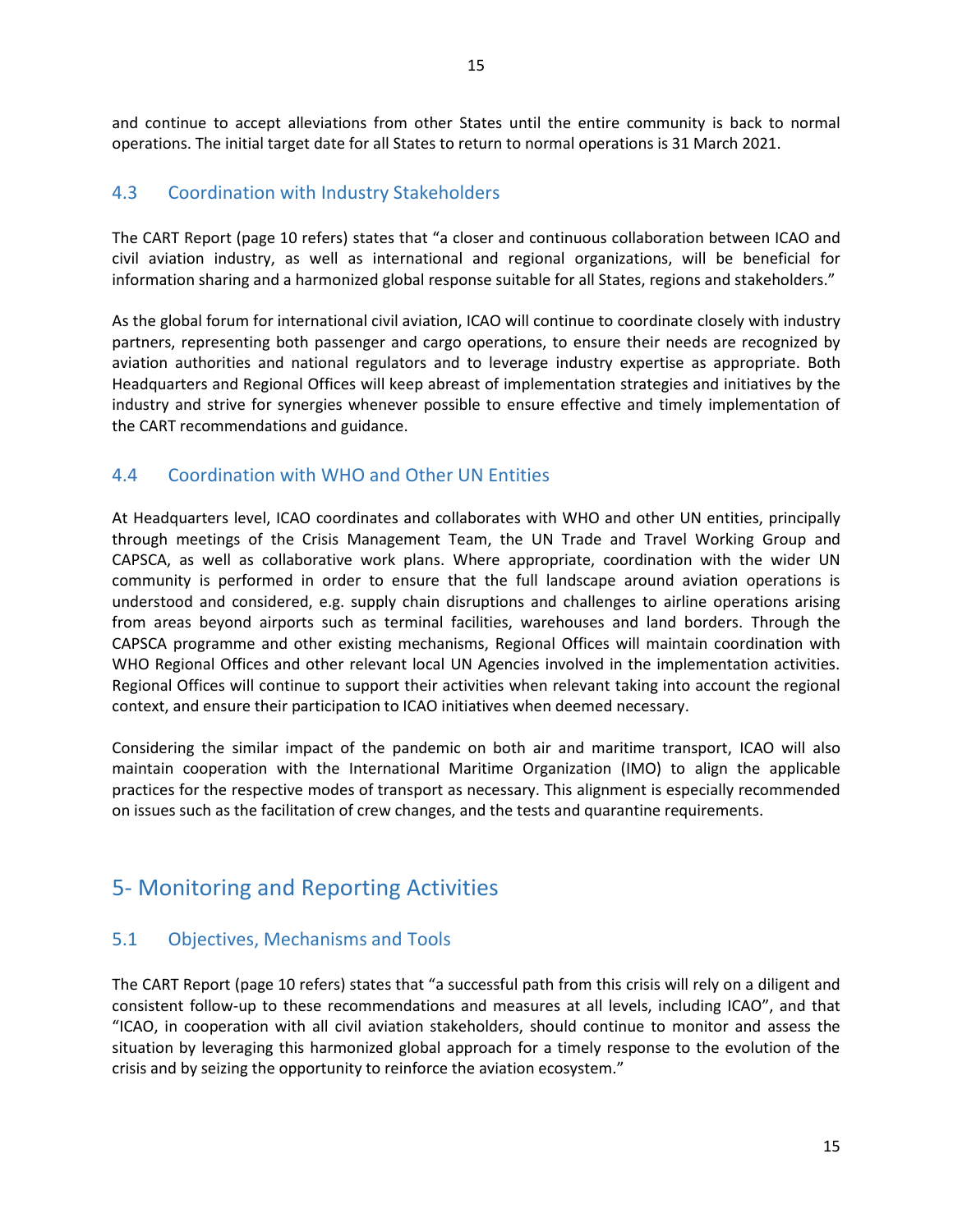The availability of timely and accurate information on the status of implementation of the CART recommendations and guidance is an important element to support decision making by States in the restart and recovery of international aviation operations, on a bilateral, sub-regional or regional basis. It also enables ICAO to assess the situation, identify challenges encountered by States in their implementation efforts and best practices that can be shared, and consequently adjust its implementation support activities (including guidance, training, tools and expert assistance) as appropriate, in an effective and timely manner, to meet the needs of State and the aviation industry.

As an essential element of the CRRIC (sub-part 3.2 refers), ICAO has made available online tools for States to monitor, document and report their progress in the implementation of the CART recommendations, as well as their service providers' level of implementation of the guidance contained in the "Take-off" guidance document. An agile approach will be taken to continuous deploy tools and components as soon as they become available. The online tools currently available include:

- 1) An online gap analysis tool, for the State to report (based on their self-assessment) on progress in the implementation of each of the 11 CART recommendations; and
- 2) A database of risk mitigation measures (as called for CART Recommendation 11), for the State to report on the level of implementation of the risk mitigation measures contained in the "Takeoff" guidance document by their service providers (in this case, air operators and international aerodrome operators). States are encouraged to use all available resources for the assessment of their service providers, working in partnership, as 'one aviation team', with industry organizations, in particular the International Air Transport Association (IATA) and Airports Council International (ACI), and with the CAPSCA programme and related Public Health Corridor implementation initiatives.

These online tools help States provide additional information on, *inter alia*, intended or planned actions, challenges and barriers encountered to effective and timely implementation, sharing of measures considered as best practices, additional custom measures adopted by the State, and comments on the CART recommendations and guidance. This will facilitate future updates to the CART Report and/or the "Take-off" guidance document. The data collected will also be used to help evaluate the effectiveness of ICAO's implementation support activities, identify the need for additional iPACKs, and provide appropriate information to the responsible ICAO Secretariat groups and the Council. To ensure effectiveness and consistency in reporting, States will be requested to designate 'national focal points' for reporting to ICAO on the follow-up and implementation of the CART recommendations and guidance. The list of national focal points will be made available on the CRRIC.

To ensure the sharing of information and lessons learnt, the CRRIC contains an information-sharing tool to allow Member States to share best practices and solutions, as well as challenges with respect to the implementation of the various measures. To ensure harmonization, a standard ICAO presentation slidedeck presenting the content of the CART Report and the "Take-off" guidance document has been made available. A dedicated ICAO CART website is established to provide mobile access to the CART Report. It also provides access to all iPACKs.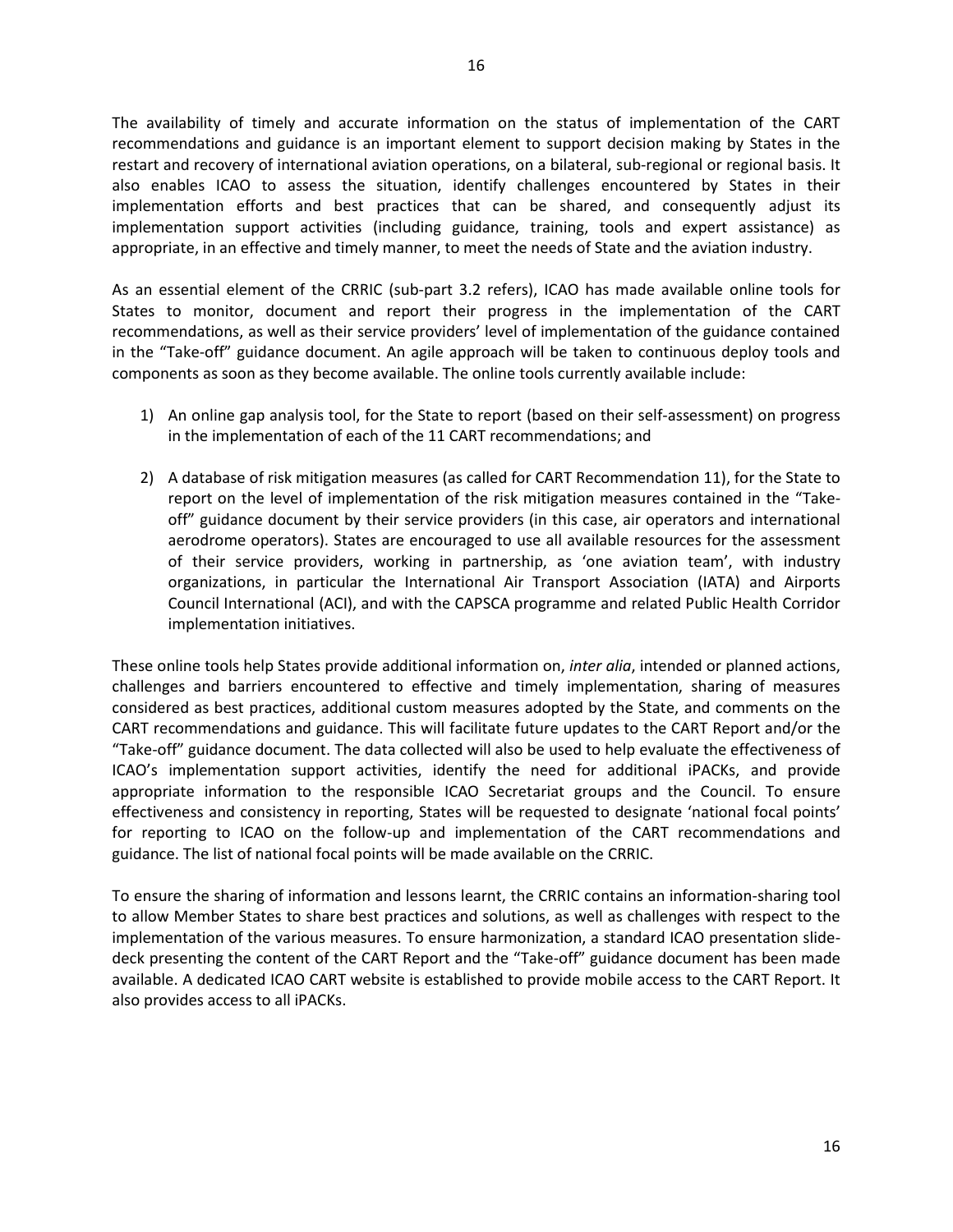<span id="page-16-0"></span>A dashboard has been created on the CRRIC to monitor the global implementation status, which includes indicators and associated information for evaluating the level of implementation by States. Through this dashboard, States and other stakeholders are able to track the evolution of the situation and continuously re-assess the need for COVID-19 related safety operational alleviations.

ICAO is also monitoring and assessing the economic impact of COVID-19 on air transport, including the supply chain, for informed, data-driven decision-making. The analysis presents the estimates of the current state of the industry, as well as provides forward-looking scenarios, and is regularly updated and published on the ICAO public website [\(https://www.icao.int/sustainability/Pages/Economic-Impacts-of-](https://www.icao.int/sustainability/Pages/Economic-Impacts-of-COVID-19.aspx)[COVID-19.aspx\)](https://www.icao.int/sustainability/Pages/Economic-Impacts-of-COVID-19.aspx). In addition, using Automatic Dependent Surveillance-Broadcast (ADS-B) data and ICAO statistical air transport reported data, multiple interactive dashboards were created to assess the evolving impact of COVID-19 on air transport, covering operational and economic aspects of airlines, airports and ANS providers, the status of aircraft utilization, as well as the level of country-pair traffic [\(https://www.icao.int/sustainability/Pages/COVID-19-Air-Traffic-Dashboard.aspx\)](https://www.icao.int/sustainability/Pages/COVID-19-Air-Traffic-Dashboard.aspx). This dashboard will be complemented by post-COVID-19 mid- and long-term air traffic forecasts, which are currently under development with experts from States and industries through the Multi-Disciplinary Working Group on Long-term Traffic Forecasts.

# <span id="page-16-1"></span>6- Periodic Reviews and Updates

# <span id="page-16-2"></span>6.1 Collection and Processing of Feedback

ICAO will encourage States and stakeholders to provide their feedback on a regular basis concerning the content of the CART Report and the "Take-off" guidance document. Such feedback will be received by Regional Offices through their coordination mechanisms, and will also be collected directly through the on-line tools available on the CRRIC. The information collected will be reviewed, and the review outcome will be made available for the benefit of all States and stakeholders.

# <span id="page-16-3"></span>6.2 Periodic Reviews of the Global Implementation Roadmap

ICAO will monitor the evolution of States' risk mitigation measures and the eventual return to normal operations. The GIR will be updated as needed to reflect the changing landscape during the COVID-19 contingency. Regular meetings between ICAO Headquarters and all Regional Offices will be convened to discuss the evolution of COVID-19 contingency and any need to amend the GIR accordingly. The target date to resume normal operations will be continuously re-assessed and amended as deemed appropriate.

# <span id="page-16-4"></span>6.3 Identification and Processing of Proposed Amendments to the "Take-off" Guidance Document and Other Guidance Material

From time to time, the "Take-off" guidance document will be reviewed to determine if any amendments are needed to address the evolving situation. In this regard, Regional Offices will work with States and stakeholders to identify which risk mitigation measures contained in the "Take-off" guidance document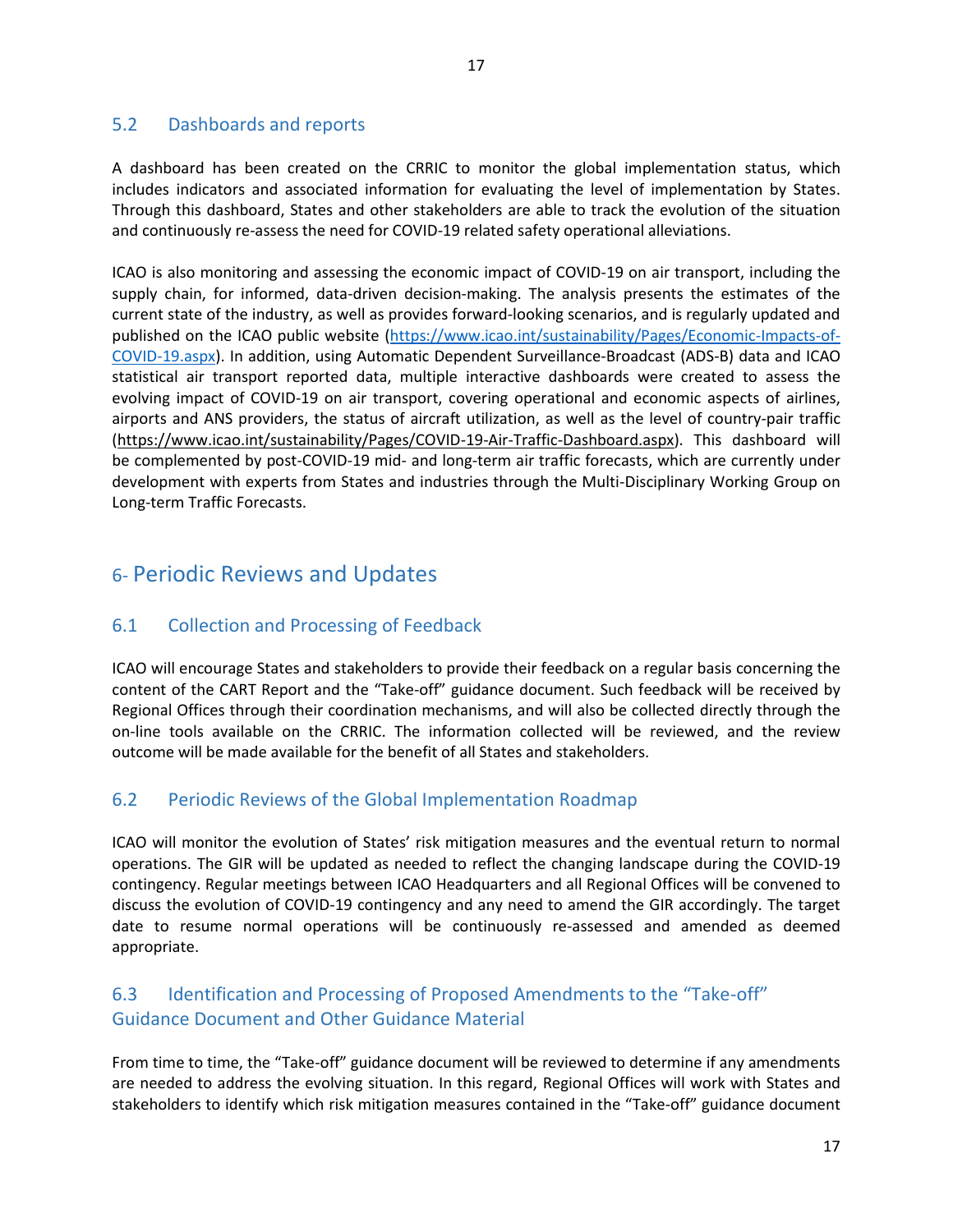are effective and which measures would need to be removed, adjusted or added based on their operational experience. Regional Offices will also collect the feedback from States and share it to Headquarters for consolidation. This work will continue to be performed in close collaboration with all stakeholders. Changes and adjustments will be made to risk mitigation measures on an ongoing basis as the situation evolves, and non-policy related technical and procedural amendments pertaining to the "Take-off" guidance document will be published under the authority of the Secretary General and reported to the Council. Where proposed amendments to the "Take-off" guidance document may require modification of the key principles or recommendations contained in the CART Report, they will be coordinated within the CART before publication under the authority of the Secretary General and reported to the Council.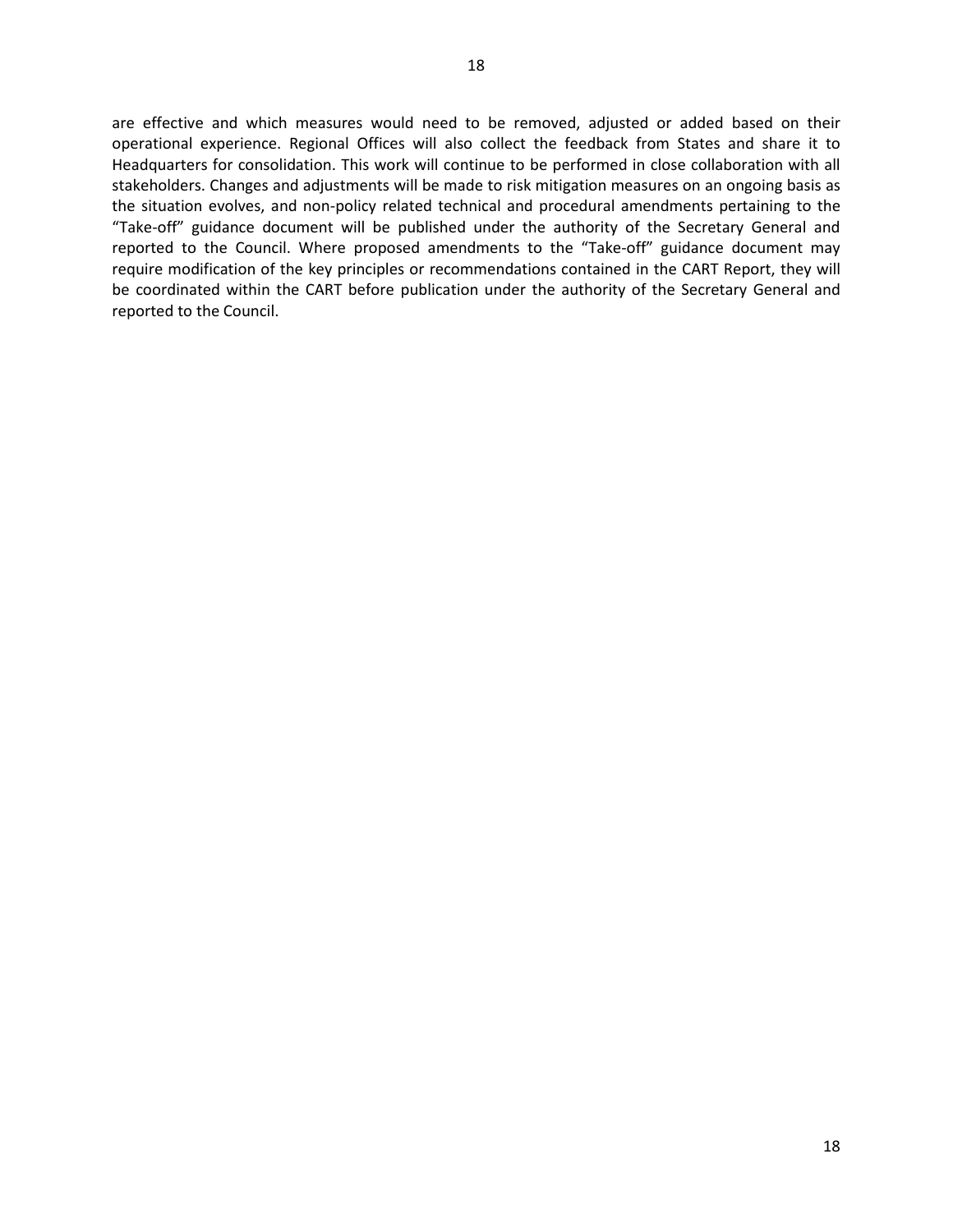<span id="page-18-0"></span>With the prominent goal to restart aviation operations, achieve a recovery in a prompt and sustainable manner and build a more resilient aviation system, the GIR encompasses, in a non-exhaustive manner, ICAO's priority activities and initiatives with essential means, to support States and industry in their implementation of the CART recommendations and guidance.

These outcome-driven activities will require efforts orchestrated by States, international and regional organizations and industry, through the platforms established by ICAO at global and regional levels, as well fora such as CAPSCA. Continuous two-way communication, exchange of information and reporting of the implementation status will enable ICAO to accurately identify the challenges and needs of States and the industry; and consequentially address them with increased implementation and assistance capacity, for example, through the deployment of more iPACKs and sharing of more best practices. Information and feedback collected from States will also facilitate the future updates to the CART Report and/or the "Take-off" guidance document.

Regional Offices will leverage their close position to the States to, inter alia, update them on all activities, mechanisms and tools, and encourage them to report progress through the online platform and to reach out to ICAO for assistance. Regional Offices will also be able to streamline their regional initiatives with the GIR, ensuring alignment with the CART recommendations and guidance.

Accounting for aviation's instrumental role in the post-crisis recovery and its value and benefits towards the realization of national, regional and global priorities, States' firm engagement and willingness to the implementation of the CART recommendations and guidance is pivotal to navigate aviation through the course of restart and recovery. In this vein, ICAO reaffirms its highest commitment to actively providing support and expanding its activities as required to tackle imminent issues and challenges arising from the evolving pandemic.

Acknowledging the uncertainty surrounding the evolution of the crisis, the GIR will remain flexible in its approach and activities in order to lead its mission to a successful end, which shall always be a safe, secure and sustainable restart and recovery of the industry and more resilient aviation system in the future.

— — — — — — — —— —